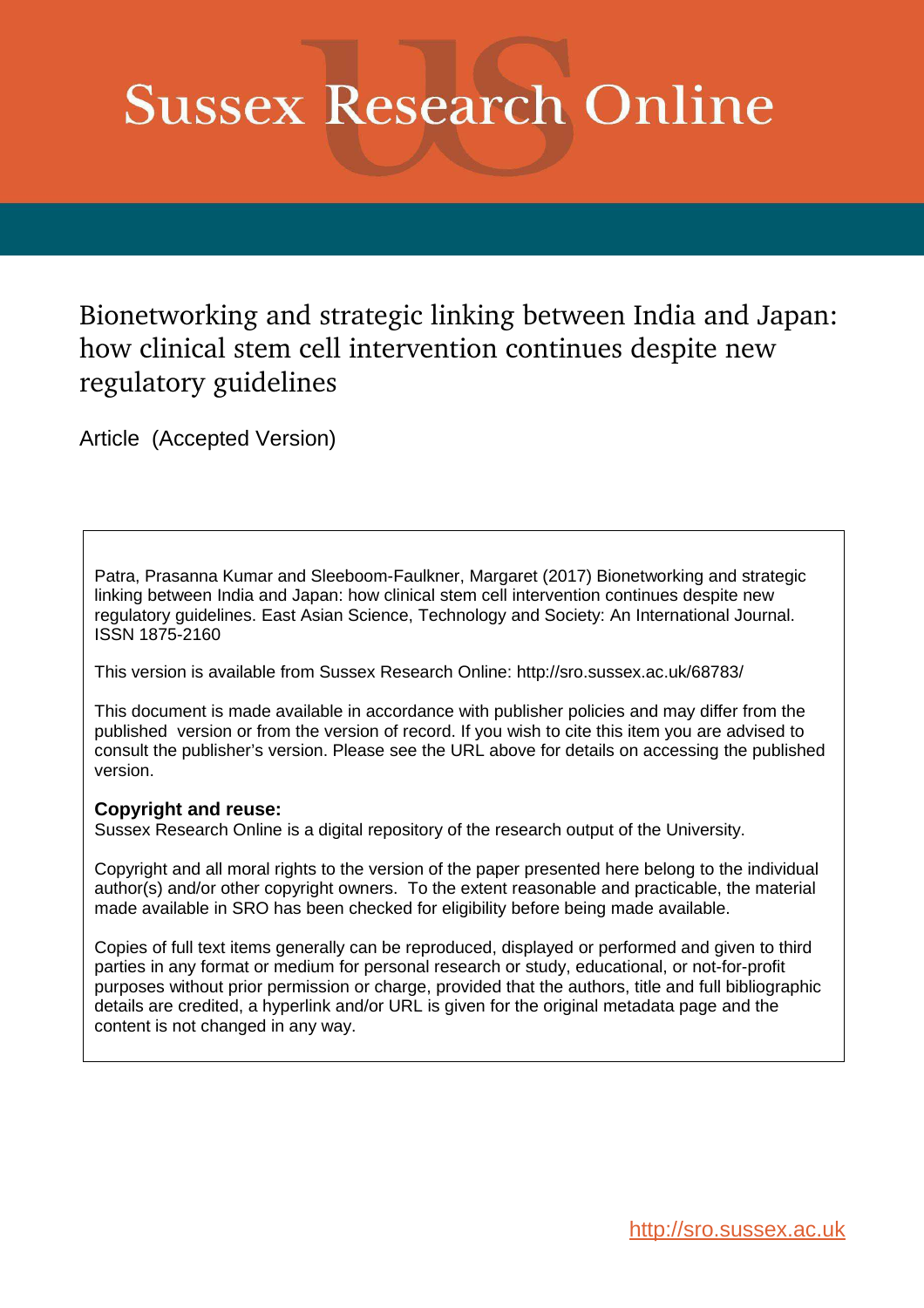East Asian Science, Technology and Society: An International Journal (2017) 11:1–20 DOI 10.1215/18752160-4128909

#### **Bionetworking and Strategic Linking between India and Japan: How clinical stem cell intervention continues despite new regulatory guidelines**

Received: 19 August 2016 / Accepted: 20 March 2017

#### **Prasanna Kumar Patra** and **Margaret Sleeboom-Faulkner**

#### **Abstract**

Based on a case study of a clinical stem cell intervention (CSCI) centre in Chennai in India, this paper explores distinct entrepreneurial strategies for the promotion of unrecognized clinical stem cell application in India. It shows that the Centre - an Indo-Japanese jointventure – is able to promote the CSCI due to its central position in a network relationship, its possession of specialized skills and knowledge, and because of its ability to maneuver, identify and utilize the latent value of other actors in the network. We have deliberated on the developmental history of the making and remaking of regulation, and the shift in the way clinical stem cell application providers' function – from institutional embedment to strategic linking through collaborative networks. We ask why and how unauthorized clinical applications are sustained and promoted in India. We conclude that this is possible as a result of a number of factors: jurisdictional ambiguity, institutional inability, issues concerning the legally enforceability of the relevant guidelines, the complexity of the collaborative-network structure that facilitates the circumvention of the regulation, and the non-functioning of apex level committees.

**Key words:** Bionetworking**,** Strategic Linking, India, Japan, Clinical stem cell intervention

#### **Introduction**

Over one and half decades, notwithstanding its modest global standing in science and technology innovation, India has emerged as a major player in the stem cell sector expressed in research activities, including the creation of embryonic stem cell lines, a steady flow of patients in search of stem cell treatment, an increasing number of clinics and hospitals, and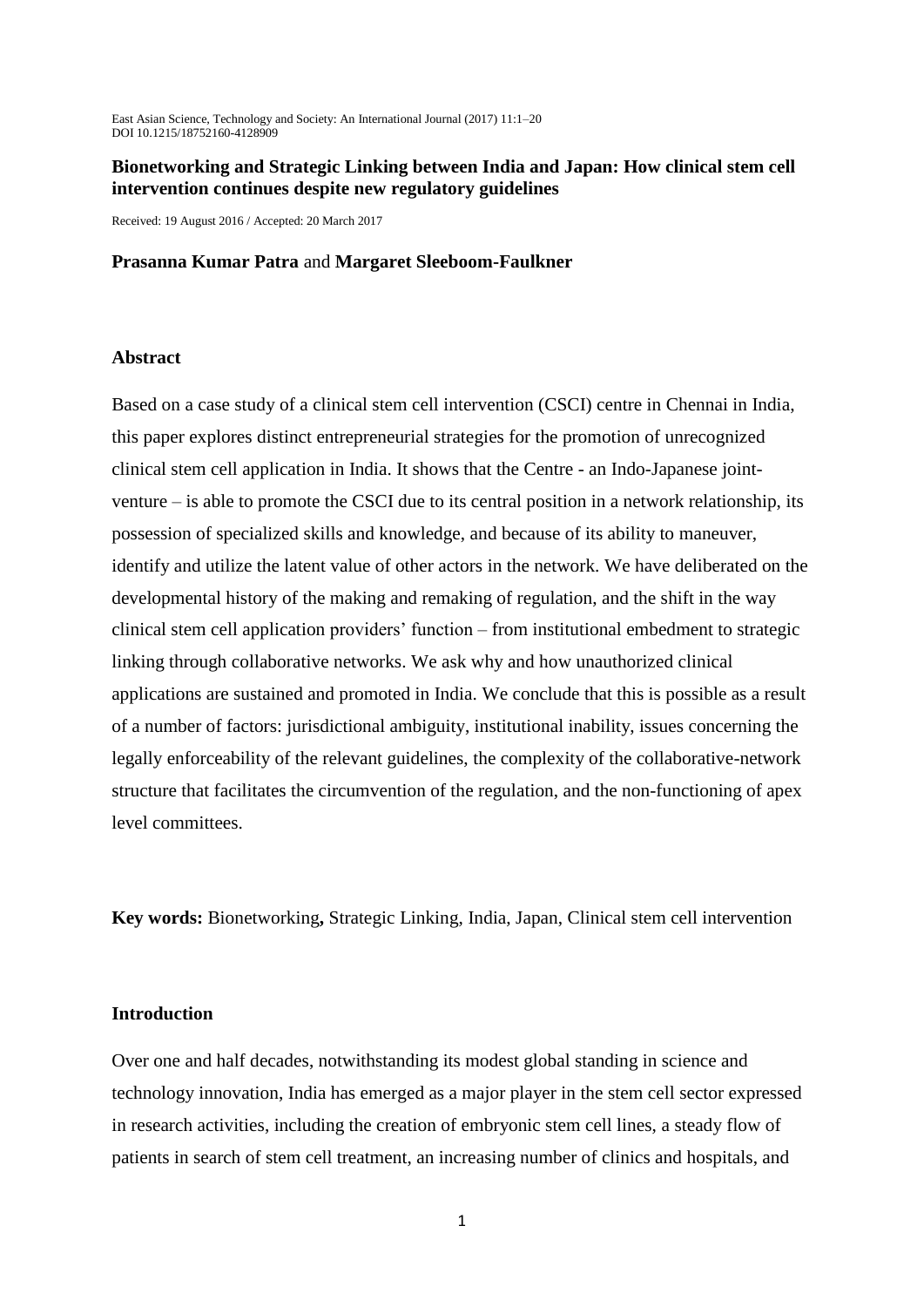the publication of scientific papers (Inamdar et. al. 2009; Sharma 2009; Patra & Sleeboom-Faulkner 2010; Tiwari and Desai 2011; Bharadwaj 2012; Tiwari & Raman 2014). Both government and private institutions and industries have invested heavily in stem cell research, its clinical application and the production of cell-based therapeutic products (Sharma 2006; Bharadwaj 2014). While these efforts are highlighted nationally and internationally (Salter 2008; Lander et.al. 2008, Tiwari & Raman 2014), significant concerns have been raised since the early 2000s over unproven stem cell treatments being offered at government and private clinics, hospitals and companies with apparently little regulatory oversight (Jayaraman 2005; Srinivasan 2006; Pandya 2008; Patra & Sleeboom-Faulkner 2009, 2011; Tiwari & Raman 2014). These therapies are understood to be lacking in preclinical evidence of their efficacy and safety (Cohen &Cohen 2010). Companies and institutions providing stem cell intervention offer very little or no information about the terms of reference on the medical conditions that necessitated the intake of patients, the scope of pre-clinical studies, whether informed consent has been provided by the patients and whether these treatments have duly been approved by an authorized regulatory body (Cohen &Cohen 2010; Sleeboom-Faulkner 2010; Tiwari & Raman 2014).

In 2002, the Indian Council of Medical Research (ICMR), institutionally located under the health ministry, announced a policy that permitted therapeutic cloning and encouraged stem cell research. But, the previous year the Department of Biotechnology (DBT), under the science ministry, had also issued guidelines, and some clinics had exploited the difference between the two sets of guidelines, starting clinical treatments (Jayaraman 2005). Subsequently, with an increasing number of funding applications to the ICMR and the DBT, media reporting of unethical practices in biomedical research, and India's growing thrust on stem cell research, the DBT and ICMR in 2005 decided to jointly devise guidelines, which were released as the Guidelines for Stem Cell Research and Therapy in November 2007 (DBT-ICMR 2007). The guidelines permit research pertaining to adult and umbilical cord blood stem cells if approved by Institutional Ethics Committees.

One would have expected that with the introduction of the 2007 guidelines, the provision of what were regarded as 'unrecognized' stem cell intervention to be unavailable. The guidelines did have some influence over government-funded hospitals (e.g. AIIMS, New Delhi) as adherence to guidelines was linked to funding from the central ministries (Tiwari &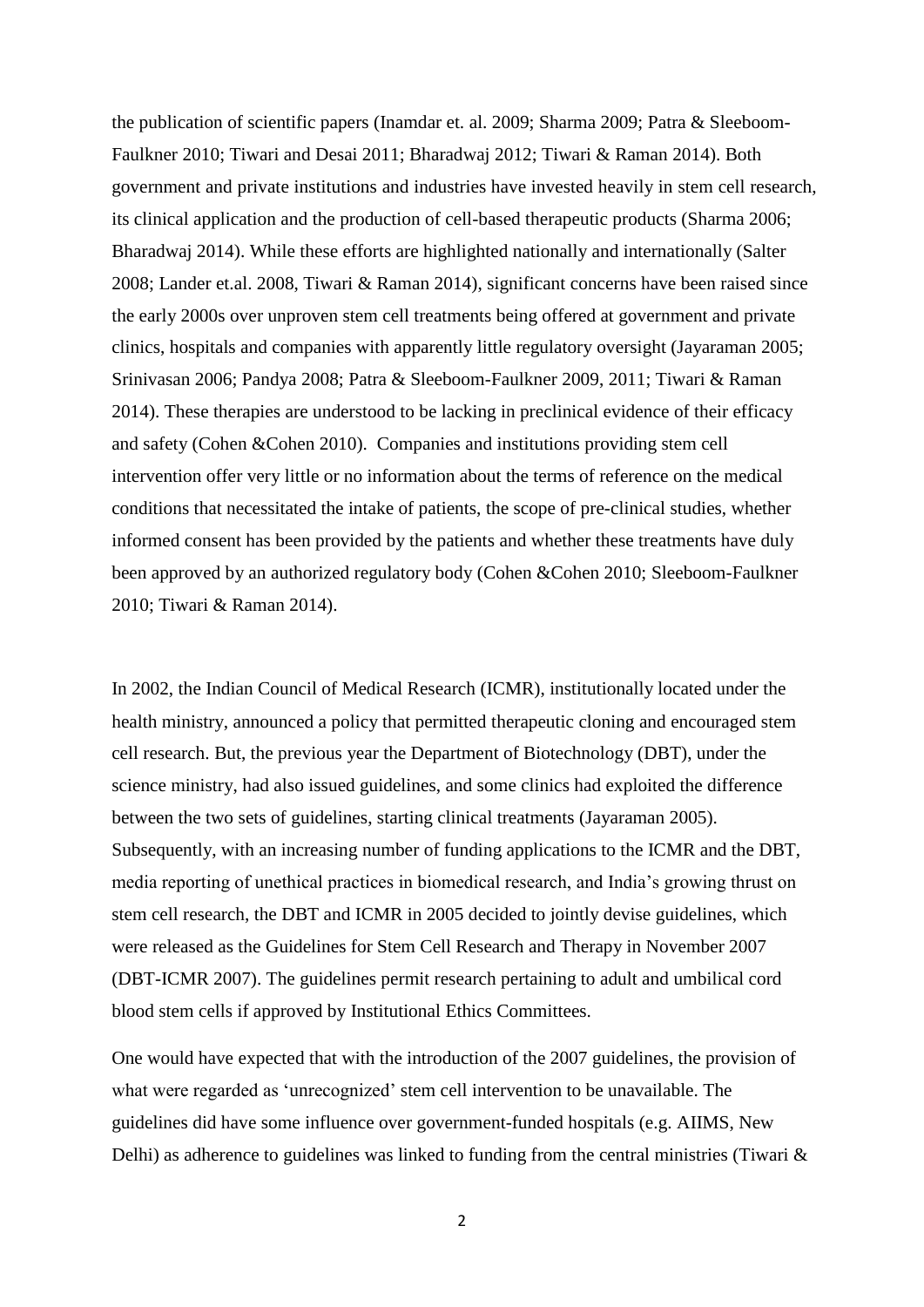Raman 2014, Tiwari & Desai 2011, Patra & Sleeboom-Faulkner 2011). However, guidelines had little impact on private clinics, hospitals and companies, which constituted a large part of stem cell related activities in India. Reports about the availability of unrecognized stem cell intervention at increasing numbers of private clinics, hospitals and companies surfaced in media reports, internet blogs, science magazines and medical ethics journals (Kahn 2007; Pandya 2008; Salter 2008; Bharadwaj and Glasner 2009; Khullar 2009; Patra & Sleeboom-Faulkner 2009; Cohen and Cohen 2010; Dhar 2010; Jain 2010). Some critics argued that the 2007 guidelines lacked legislative force (Pandya 2008, Patra & Sleeboom-Faulkner 2011, Tiwari and Raman 2014).

The cumulative consequence of these reports, coupled with the aim to project India as a responsible player in global stem cell science, forced the policy and regulatory bodies in India, such as the Indian Council of Medical Research (ICMR) and the Department of Biotechnology (DBT) to revise the regulatory guidelines formulated in 2007. Starting in 2010, the revised stem cell guidelines were prepared in December 2013. After several rounds of public consultations in different parts of the country and deliberations by expert committees, the revised 'Guidelines for Stem Cell Research' (2013) was published. The new guidelines omitted the term 'stem cell therapy' from its title page, and announced a stricter oversight through a more active National Apex Committee (NAC) (Gupta &Gandhi 2014). In its Foreword, the document declared that the revised guidelines would "reflect new scientific and clinical findings that have significantly changed the scope of stem cell research and possible translation". While discussing the changes in the mechanism for oversight, it said "an additional layer of oversight, besides the Institutional Ethics Committee (IEC), in the form of Institutional Committee for Stem Cell Research (IC-SCR) and National Apex Committee for Stem Cell Research and Therapy (NAC-SCRT) has been introduced. This mechanism of additional review has been accepted by the scientific community in the country and the required NAC-SCRT has become operational. The role and functioning of these committees is being streamlined" (ICMR-DBT 2013). This meant that no stem cell intervention would be considered for certification; only clinical stem cell trials. The refusal to address "stem cell therapy" in the regulation thus marginalized the lion share of India's providers of stem cell intervention.

The above discussion describes the linear development of stem cell guidelines in India. What we have found, however, is that while the development of guidelines as a response to controversy seemed to be straightforward, the question of jurisdictional authority over their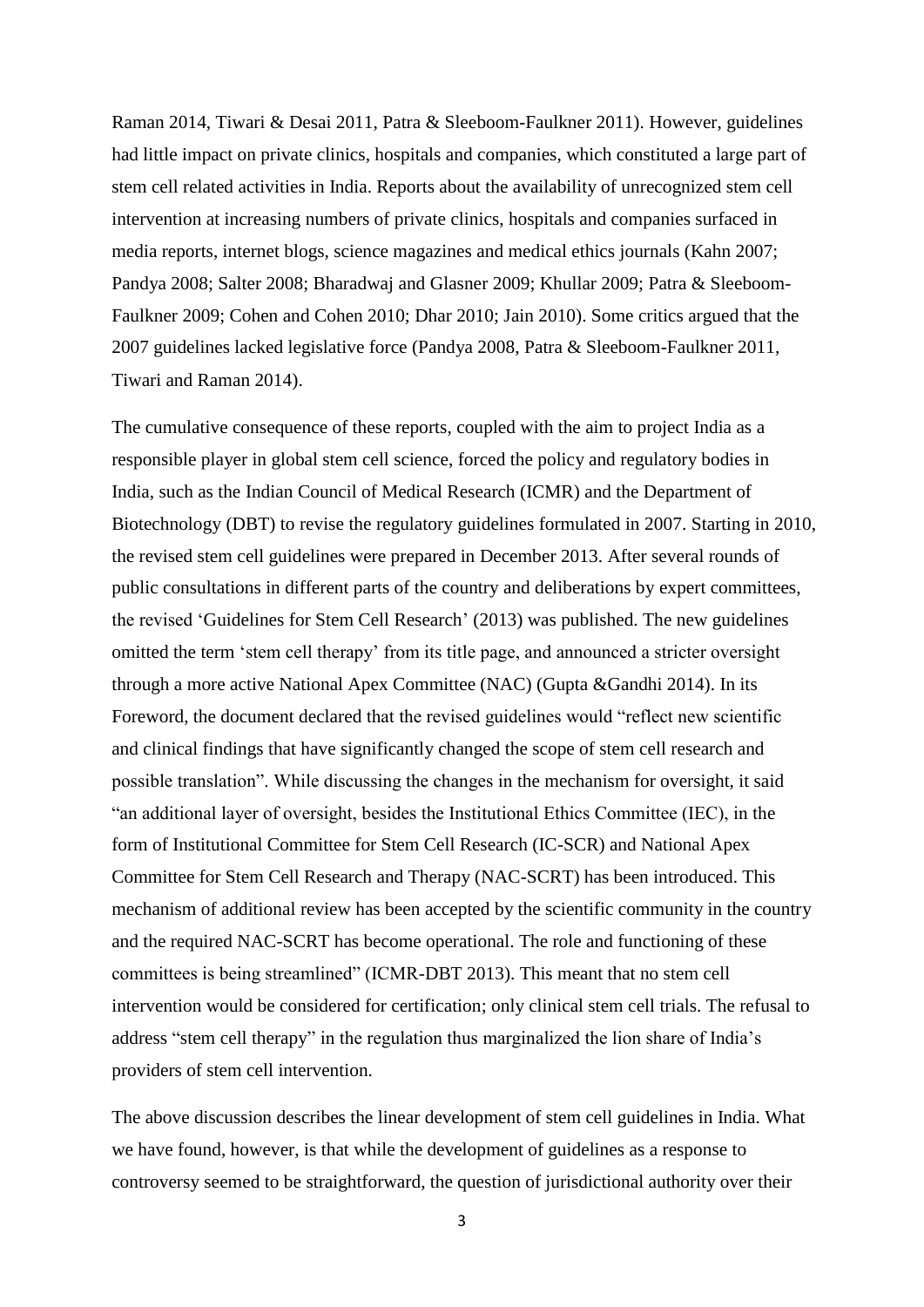implementation has been more complicated (Tiwari & Raman 2014). The question arises here, whether this jurisdictional authority or lack of it has been the reason for the unceasing availability of unproven stem cell treatment at an increasing number of private clinics, hospitals and companies at many locations in India. It is important to note here that neither the ICMR nor the DBT has a legislative remit over medical research in India. The ICMR is the apex body in India for the formulation, coordination and promotion of biomedical research, and DBT is a department under the Ministry of Science and Technology responsible for administrating development and commercialization in the field of modern biology and biotechnology in India. None of them have a remit over the activities taking place outside government-funded R&D (research and development) programs.

The Drug Controller General India (DCGI) under the gamut of the Central Drug Standard Organization (CDSCO) is responsible for the regulatory control over the import of drugs and theapproval of new drugs and clinical trials. It is frequently characterized as the "Indian FDA" and it would have been the obvious candidate to extend its remit to stem cells. In the early days, it appeared that the DCGI was uncertain about the reach of its powers which may be due to the fact that it is only nominally similar to the FDA, with a remit primarily related to drug approvals (SundarRajan 2007). In their study, Tiwari and Raman (2014) held that the DCGI had no experts of its own who were able to evaluate stem cell proposals, and suggested that 'a fundamental jurisdictional ambiguity with even the relevant agency unsure of what falls under its regulatory scope'.

In brief, the linear trajectory of development of stem cell guidelines in India was an outcome of attempts to better govern the reported malpractices on one hand and to make India ready for the global stage as a competitive and collaborative partner in new biotechnologies, on the other. India has definitely moved in a direction, from a 'governance vacuum' to a 'thick regulatory framework'. The growing availability of unapproved stem cell intervention mainly at private clinics, corporate hospitals and companies attests to the fact that implementation of these guidelines on the ground is feeble. It would be easy to explain this as 'institutional failure' or 'institutional ambiguity' as demonstrated in the case of the non-functionality on the part of NAC-SCRT oversight, and the uncertainty of the DCGI and about its own regulatory scope and role.

As the discussion above indicates, social science literature has tiered to explain why unrecognized stem cell interventions (USCI) are provided in India since guidelines were put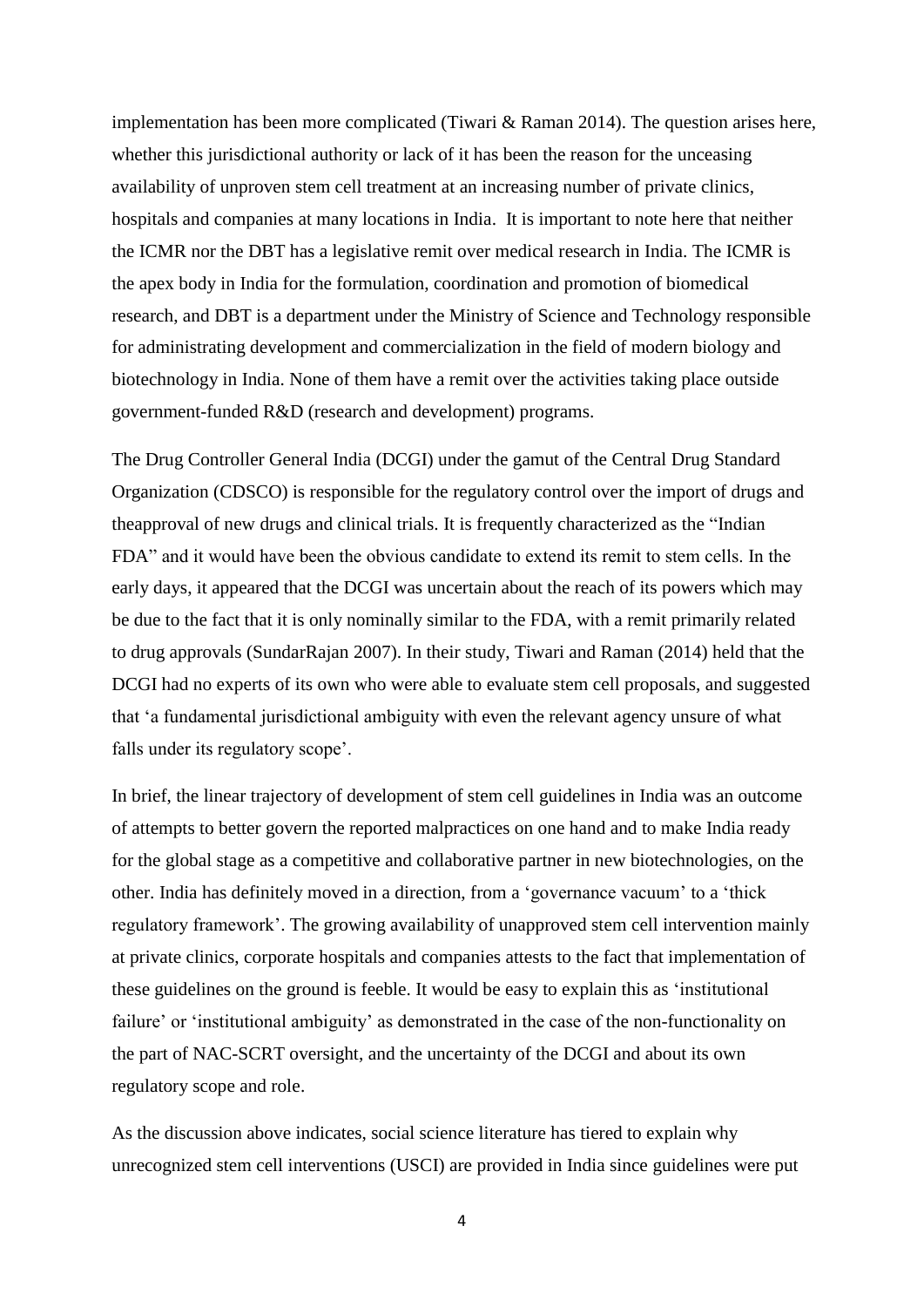in place in 2007, and some do this in relation to the existence of a bioethical or governance vacuum (Salter 2008; Sleeboom-Faulkner 2010; Cohen &Cohen 2010), institutional embedding (Patra & Sleeboom-Faulkner 2011) and jurisdictional ambiguity (Tiwari & Raman 2014), whileothers highlight making profit, acquiring glory, advancing experimental medicine (Kiatpongsan & Sipp, 2008), and 'filling the gap' between demand for health-care and supply of treatment. While understanding why provision is continued, it is important that social scientists examine how stem cell intervention activities continue to be carried out in India. Knowing how providers operate requires knowledge that pertains to institutional arrangements and strategies to circumvent regulatory safety nets. This we attempt to explain through the notion of 'bionetworking', which refers to social entrepreneurial network activities involving biomedical research and healthcare institution that respond to the health needs of the patients commercial demands of therapy providers (Patra & Sleeboom-Faulkner 2009). A bionetwork consists of a plurality of actors engaged in 'biotechnical ventures' (Waldby& Mitchell, 2007) working across geographical spaces, regulatory regimes and social institutions. It relates to the entrepreneurial aspects of biomedicine, and the strategic use of the differences and similarities in the provision of healthcare, levels of wealth, standards of scientific development, research regulatory regimes and their implementation and relative values of collaborators involved (Sleeboom-Faulkner 2016, Patra & Sleeboom-Faulkner 2011).

In this article, then, we are more concerned about the strategies of these institutions (the how) adopted to continue the provision of stem cell intervention. This approach explicates the institutional arrangements and attitudes/approaches to stem cell regulation. It may also shed light on a related, yet, hypothetical question. If ethical oversight is tightened and soft guidelines become hard-law with punitive powers, can we expect the demise of unapproved stem cell intervention in India? The implementation of Pre-Conception and Pre-Natal Diagnostic Techniques (PCPNDT) Act (1994), an Act of the Parliament of India enacted to stop female feticides and to arrest the declining sex ratio in India shows that 'hard law' is not necessarily effective. Two decades after the enactment of the PCPNDT Act, the law cannot control all clinics that use ultrasound for sex determination and a host of other purposes, including detection of genetic abnormalities in the foetus (Garg and Nath, 2008; Bhalla 2015).

Without going into great detail about why unapproved stem cell interventions are available in India, we will, discuss how some private clinics, corporate hospitals and companies promote and continue practicing such treatments. What we suggest is that the changing regulatory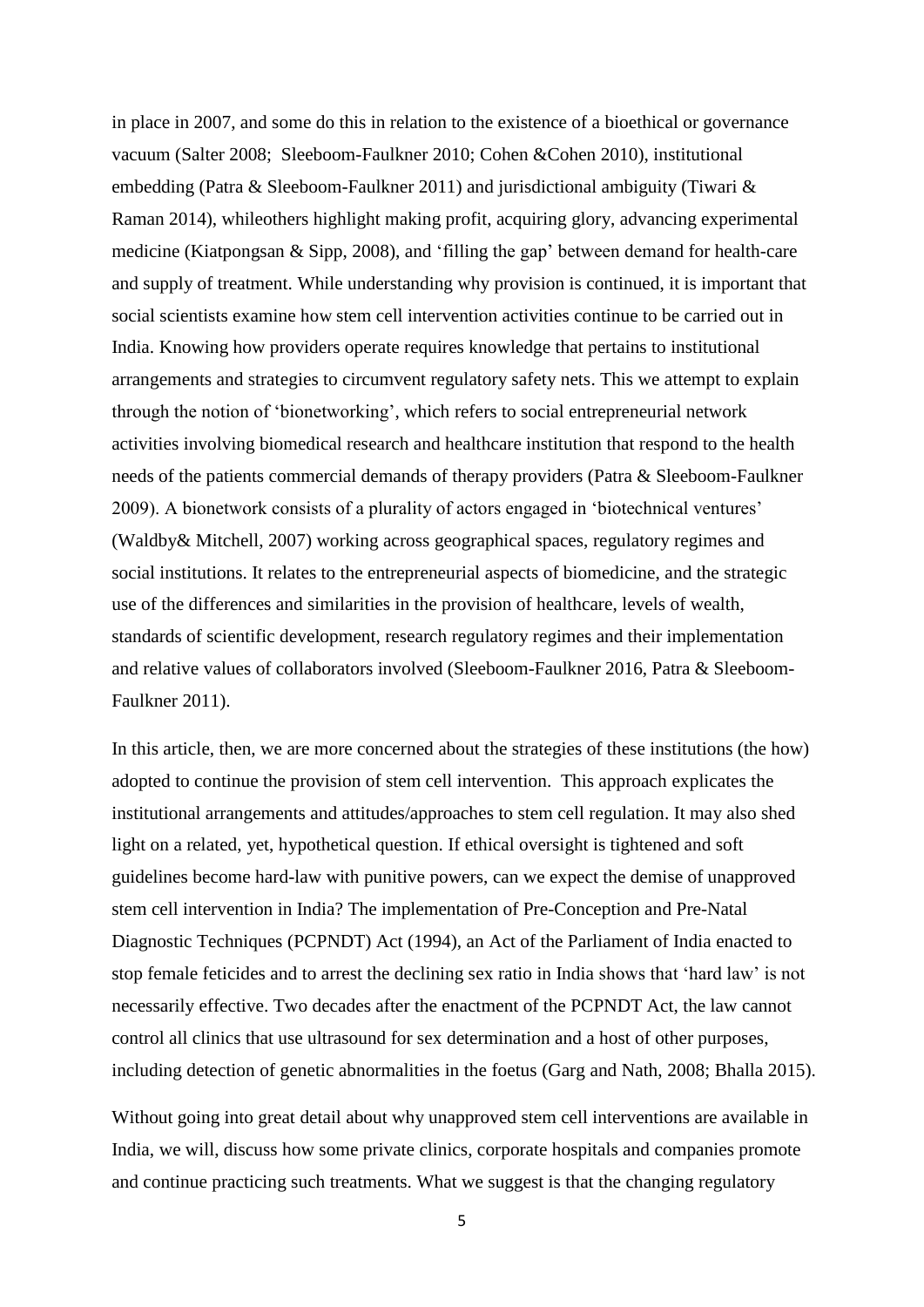situation in India is commensurate with a shift in the structural form of arrangements promoted by treatment providers themselves. As will become clear we see a shift in the institutional embedding (Patra & Sleeboom-Faulkner 2010, 2013) of various kinds of practitioners (e.g. public, private and independent), and an increase in collaborative networks between actors with diverse intent and expertise. As discusses below, these activities encompass interactions with a wide variety of stakeholders and institutions, ranging from political agencies, to corporate sponsors and subsidiary companies, to patient groups, local hospitals, universities, and the media (Sleeboom-Faulkner 2014).

#### **Methodology**

This article is based on data gathered through both primary and secondary sources. Empirical data were collected by both authors over 10 months from 2010 to 2014. In 2010 $\square$ 11, the first author carried out the fieldwork in India for 3 months and the second author in Japan for 3 months. In  $2013 \Box 14$ , the first author carried out the fieldwork for 4 months, between September 2013 and January 2014. We have visited multiple sites across India and some in Japan that include: 4 stem cell companies, 5 stem cell research institutes, and 8 hospitals and clinics where we interviewed patients/care givers (12), medical doctors (7), stem cell researcher (14), scientists (7), treatment providers (6), bioethicist (5), institutional review board members (3), venture capitalist (5), and patient organizations (3). The institutes, centers, stem cell banks and hospitals visited include the Nichi-In Centre for Regenerative Medicine (NCRM), Jeevan Stem Cell Bank, and Lifelong Institute for Regenerative Medicine (LIRM) in Chennai, Stempeutics Research Pvt. Ltd., International Stem Cell Services Limited (ISSL), Manipal Institute for Regenerative Medicine (MIRM) in Bangalore, ReeLabs and NeuroGen in Mumbai, Chaitanya Stem Cell Centre and LifeCell in Pune, CryoBank in Gurgaon, Indian Institute of Medical Research, Udaan Centre and All India Institute for Medical Sciences (AIIMS) in New Delhi, Tran-Scell Biologics Ltd in Hyderabad and Kalinga Institute for Industrial Technology (KIIT) in Bhubaneswar in India. In Japan, besides interviews with key persons in IJRM, secondary source materials were collected, including materials from web pages of the above-mentioned institutes, newspaper articles, conference materials, official documents related to stem cell research and healthcare governance published by government bodies and articles and research papers published in national and international journals on stem cell in India. We use pseudonyms for the names of interviewees, and for institutions,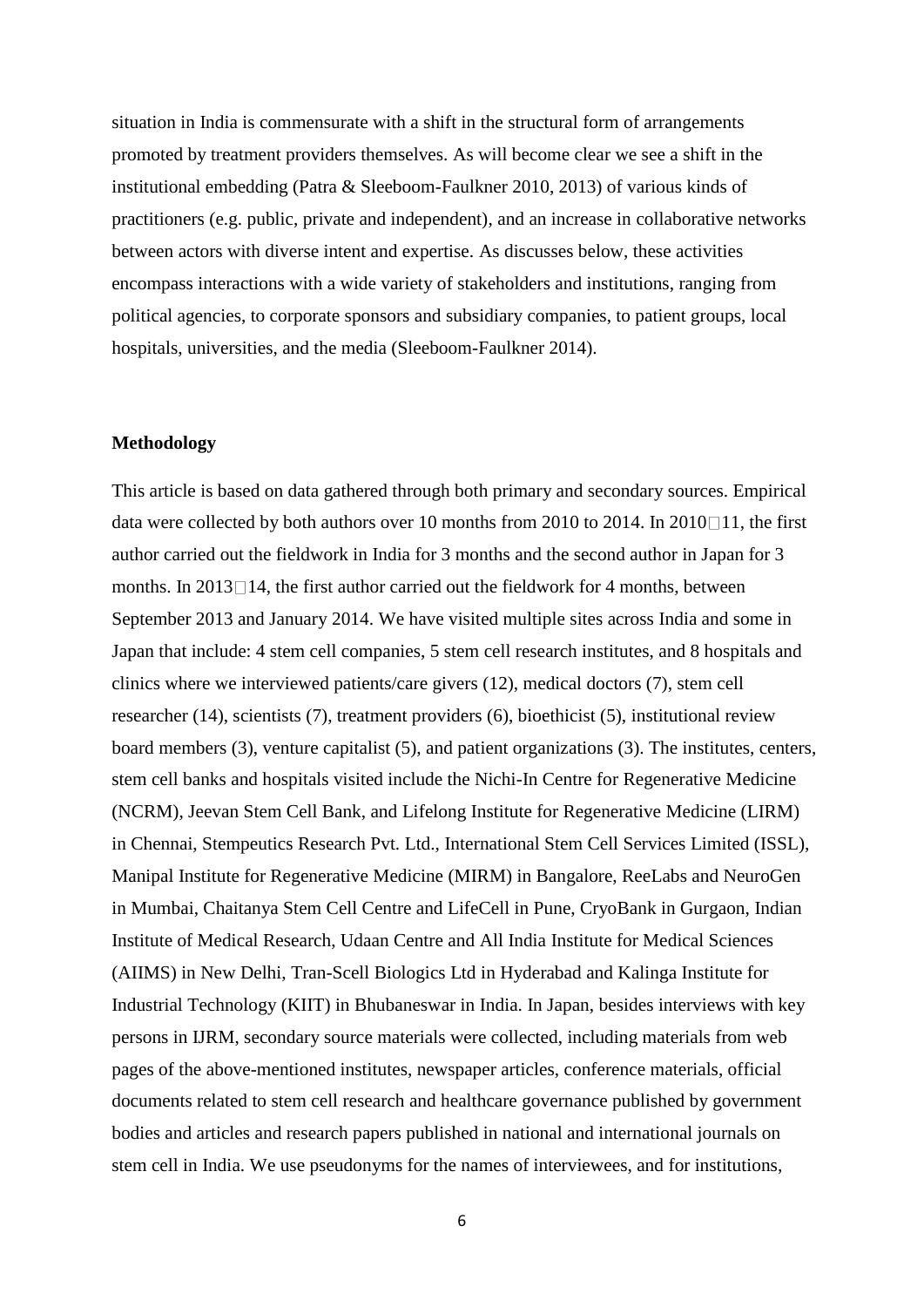hospitals and clinics, when requests were made. However, the names of individuals or centres were used where they were already used in media reports or were quoted in secondary sources.

### **The shift in provision of unapproved stem cell application provided by clinics in India: from specific institutional embedding to network-based collaboration**

As elaborated above, over the last 15 years there have been changes in the regulatory frameworks, healthcare policy, and techno-science practices regarding regenerative medicine, in India. In the initial phase (2005 - 2010), unapproved stem cell applications providers operating in private, public, and independent sectors formed diverse institutional contexts for the promotion of stem cell research and patient recruitment. State-of-the-art physical infrastructure and cutting-edge medical technology required heavy private investments, which were set off by high profits from high user fees, affordable to only a few Indian patients and a growing number of foreign patients. Competition to attract potential patient groups and a solitary focus on clinical application did not inspire private practitioners to look for large-scale collaborative networks.

After 2010, attempts to revise regulatory frameworks at the national level, new developments in the field of stem cell science and the government's emphasis on public- $\Box$ private partnership (PPP) in biotechnology encouraged actors such as stem cell scientists, companies, medical doctors, patients and their caregivers to come together to collectively address emerging challenges. For example, the growing interest in iPS cells, encouraging breakthroughs in preclinical studies using mesenchymal stem cells and Wharton jelly, and the popularization of umbilical cord blood and tissue banking necessitated multi-center and multi-actor collaborations. The DBT, in 2012, set up a 'not-for-profit-company' called Biotechnology Industry Research Assistance Council (BIRAC) as an interface agency, serving as a single window for the emerging biotech industry (DBT webpage 2014). These factors have encouraged actors such as stem cell research institutes, corporate hospitals and doctors to collaborate and create platforms to capitalize on relative expertise. Public and private centers and individual practitioners that had traditionally operated through their respective institutional embedding had either to create such collaborative platforms or to close their practice. Here, briefly, we present the contexts and motivation of scientists based in the public, private and independent sectors had for providing therapy ,and how they have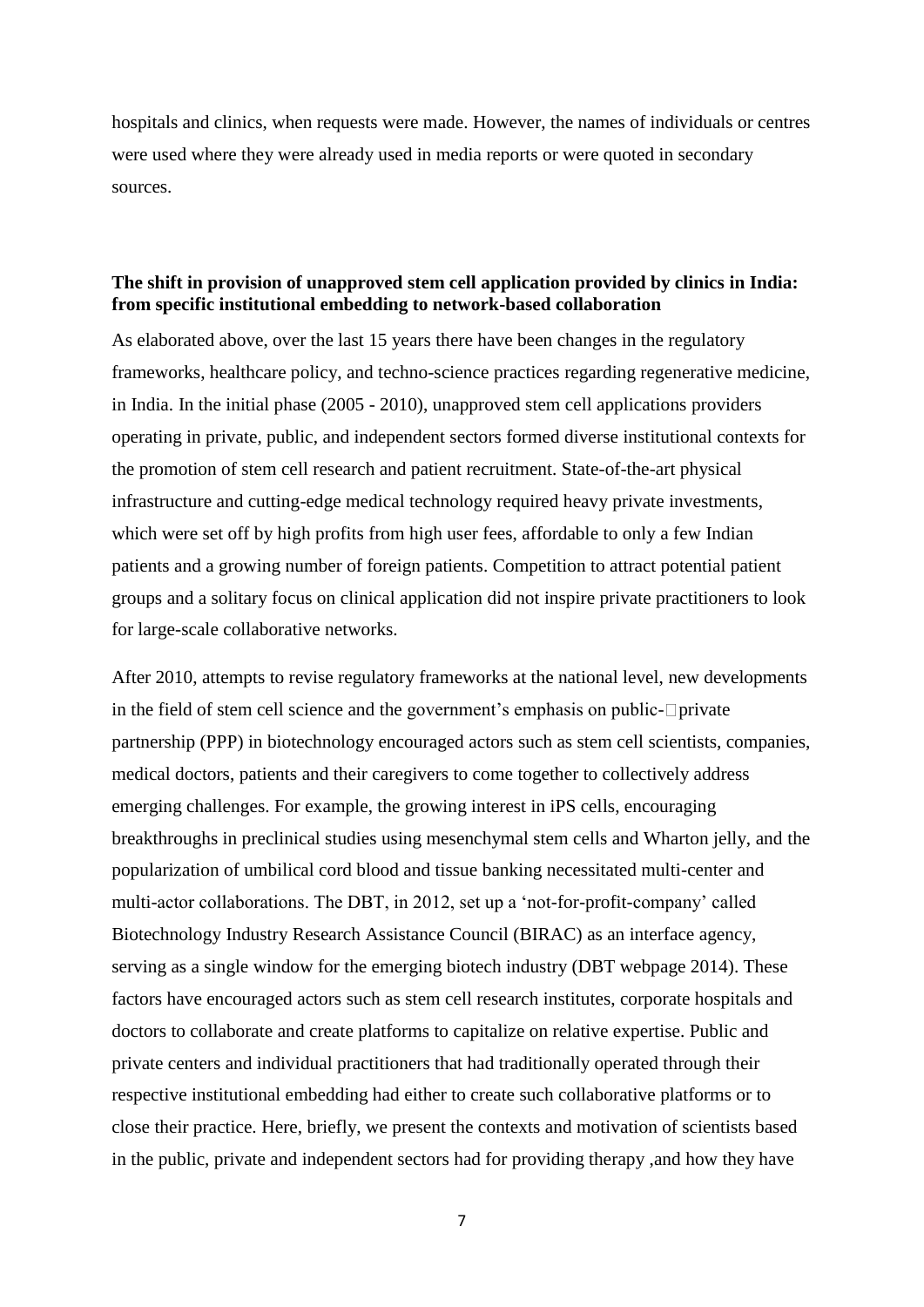changed their set-ups over the last decade. We do this by giving one example from each category.

Public sector: Public sector healthcare institutions involved in stem cell research and treatment receive their funding from the state. These institutions have traditionally regarded stem cell provision as a high-end healthcare service with humanitarian value that has the potential to transform the economic and health care needs of the nation. They by and large adhered to the official policies and guidelines formulated by the state and were relatively cautious and conservative with regards to scientific innovation. Compared to private-sector centers, public institutions and centers were also slow to enter into collaborative research and development activities across local and global spheres. We exemplify this using the case of the All India Institute of Medical Sciences (AIIMS), which is a premier medical institution in India, based in New Delhi. It receives substantial public funding and is in the forefront of medical research, including stem cell science. In the early 2000s, AIIMS claimed to have providing controversial experimental stem cell therapy, which was reported in 2005 in a leading English daily The Times of India, where the then director of AIIMS, Dr. P. Venugopal reported as saying:

[We are] finally in a position to report the results of our work. Starting in February 2003, 35 patients with end-stage cardiac disease had been given stem cell treatment through a technique developed at the institute. They had been monitored over sixmonth intervals and the majority had improved (Srinivasan 2006).

This ESCT took place during a time when the first ICMR-DBT guidelines on stem cell research and treatment were in preparation. Vasantha Muthuswamy, who was then in-charge of developing ICMR ethical guidelines for stem cell research and therapy, expressed her helplessness, saying, "we are only a block away from AIIMS and we did not know this was happening there" (cited in Jayaraman 2005). Eventually, AIIMS stopped a multi-centric stem cell trial project, 'due to lack of desired result' and a report published in 2011 highlighted how NAC (the national apex committee) was critical of Drug Controller General of India's (DCGI) approval of a joint clinical trial proposed by AIIMS in collaboration with a private company, Stempeutics Research Private Limited (Singh 2011). By contrast, AIIMS currently has a dedicated stem cell research facility for basic stem cell research and therapy provisions limited only to randomized clinical trials. This reflects how AIIMS, a leading public hospital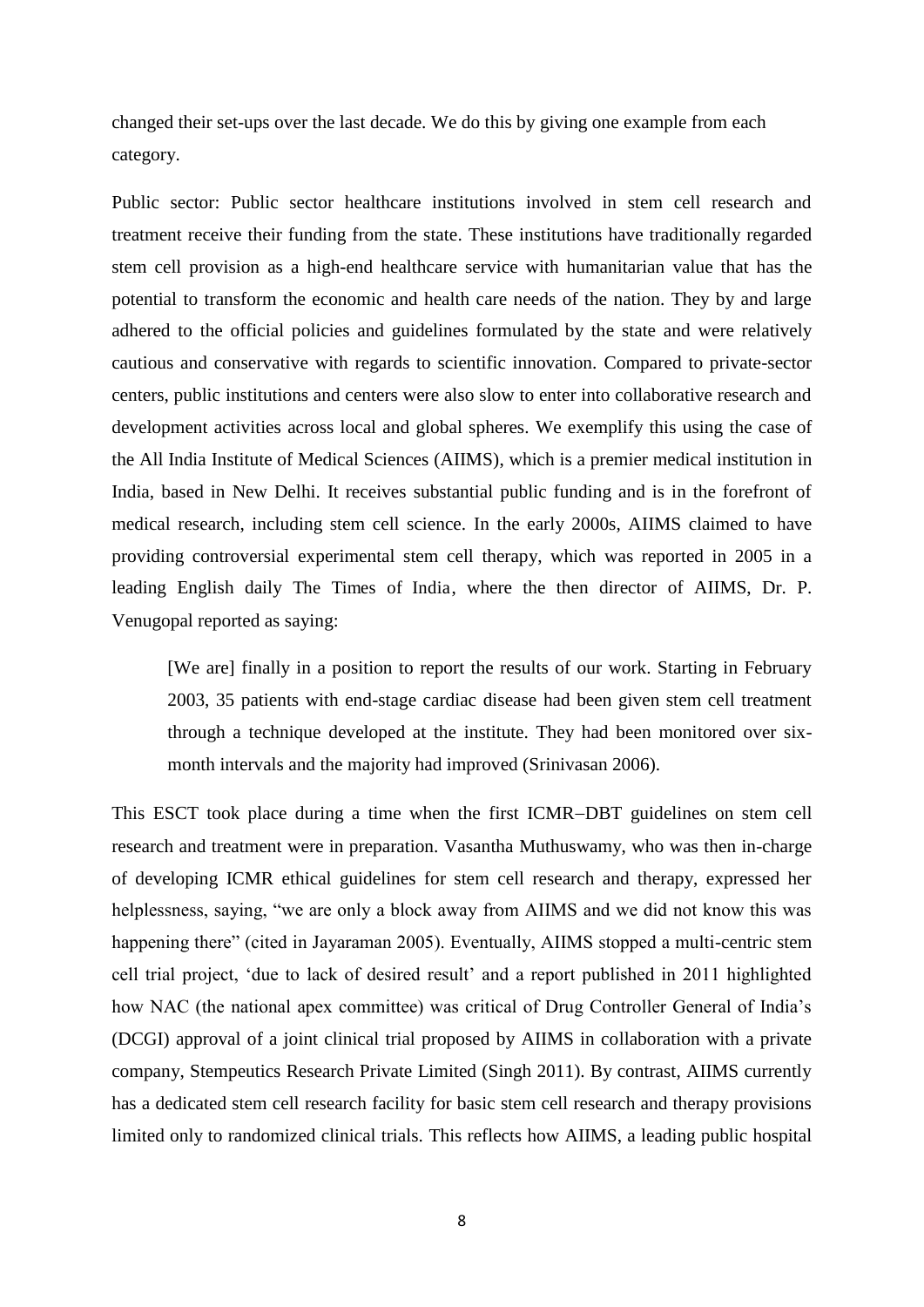and medical institute in India, had to change its position and activities relating to stem cell research and treatment owing to regulatory and policy changes.

Private sector: The private sector represents a myriad of healthcare institutions that receive funding supports from varied sources such as private firms, pharmaceutical companies and venture capital companies. The infrastructural facilities related to private sector stem cell research and therapy provision developed rapidly in India and many private sector hospitals have opened stem cell research wings that serve as a cover for commercial therapeutic service or are linked with larger client networks (Patra & Sleeboom-Faulkner 2009). Others have developed facilities in anticipation of a growing flow of hopeful patients from the West in search of therapies that are not 'standard' in their own country. They also targeted the upperclass wealthy patient group in India, which was rapidly growing. The driving forces behind the private sector's heavy investment in stem cell research and therapy enterprise are manifold. Apart from profit-making, the aspiration to play a leadership role in the cuttingedge technology in India through large-scale collaborative research and development across locations plays an important role, and makes use of emerging patient flows in search of experimental stem cell therapy. The tale of Stemtech Research Private Limited (pseudonym), a stem cell-based product development company based in Bangalore, is a case in point that explicates how a private sector company transformed itself in last decade. In its initial period of existence, between 2006 and 2008, it mainly provided stem cell treatment for spinal cord injury and some neurological disorders. It was involved in cleaning, processing, and expanding the stem cells at its own laboratory facility in Bangalore and worked closely with a hospital group and a few corporate hospitals in and around the city for patient recruitment and clinical translation. But, post-2008, due to the changing regulatory scenario in India and Stemtech's own decision to focus more on research and product development, it stopped providing ESCT. It took proactive steps to work closely with a sister institute called Nagpal Institute of Regenerative Medicine (NIRM) to create human resources, organize funding through a joint venture with a major Indian pharmaceutical company, collaborate with contract research organizations (CROs) for clinical trials and with an engineering company for stem cell-based medical device product development. It also cultivated formal and informal understandings with top-notch research institutes for the exchange of knowledge, technology, and biomaterials. It was successful in getting public funding for basic research, such as from DBT through the Small Business Innovation Research Initiative for Public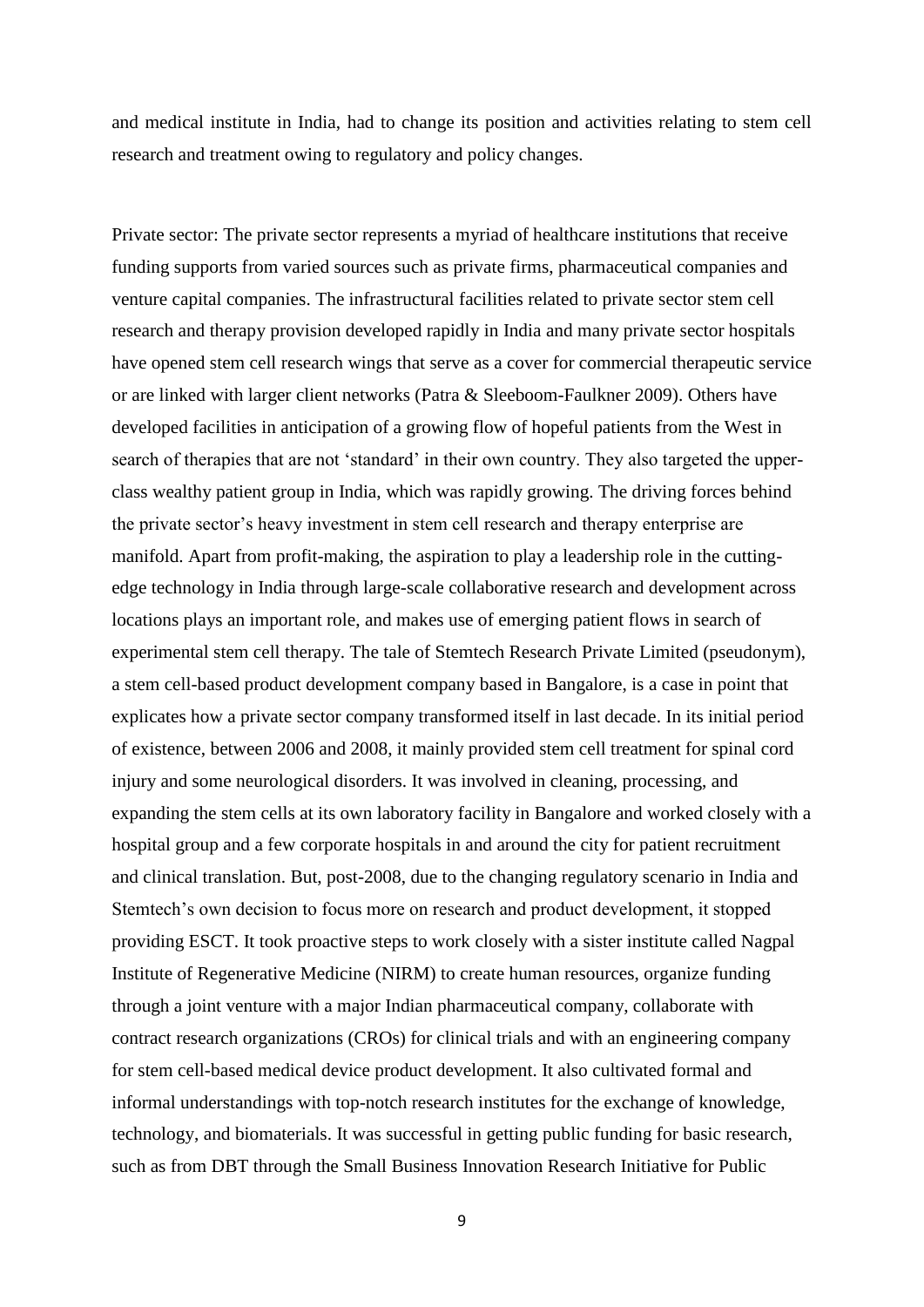Private Partnership (SIBRI) and Biotechnology Industry Research Assistance Council (BIRAC) programs. Stemtech has an overseas branch in Malaysia where it is working with private and public institutions for stem cell research. From a relatively independent and selfreliant company in  $2006\Box 08$ , it has changed into a diversified and collaborative network.

Independent sector: Practitioners providing experimental stem cell therapies on an individual basis, and outside the purview of both public and private sectors view regenerative medicine as an opportunity for earning money, experience, and fame. They targeted a growing number of middle-class patients searching for better health care outside of the public health care system. Due to fear of reputational risk, threat to monopoly over technological know-how, and apprehensive of regulatory oversight, independent practitioners were operating within a limited scope. They were particularly averse to collaborative exercises. These different institutional sectors had developed varying strategies of dealing with ESCTs, which had generated new discursive dialects of bioethics (Patra & Sleeboom-Faulkner 2009). Dr. Prakash (pseudonym) is a case in point. Dr. Prakash is a medical doctor and biochemistry expert based at a leading publicly funded medical-college-cum-hospital in the city of Cuttack in Odisha State. Dr. Prakash claims to provide stem cell treatment using autologous bone marrow for medical conditions such as diabetic foot ulcer and Duchenne's muscular dystrophy (DMD). Dr. Prakash has set up a private clinic for providing stem cell treatment, after the local Institutional Review Board of the public sector medical-college-cum-hospital to which he is affiliated did not grant him permission for clinical application. The college did, however, approve of him carrying out laboratory research on stem cells. Dr. Prakash explains:

> Since ours is a government hospital, the committee is very strict about implementation of ICMR guidelines. They cannot approve my study for clinical trials within this hospital, even though they know that what I am doing is medically and ethically correct. But they are waiting for other front-line hospitals like AIIMS to practice these therapies first. Perhaps then they will say yes. Once it is practiced at a big place, then they will have no problem in approving me. This made me provide this treatment out of this medical college purview (Interview, Dr. Prakash, 17.03.2009).

Thus, due to the government hospital's requirement to follow ICMR guidelines, Dr. Prakash decided to offer stem cell treatment independently in a private clinic. Although not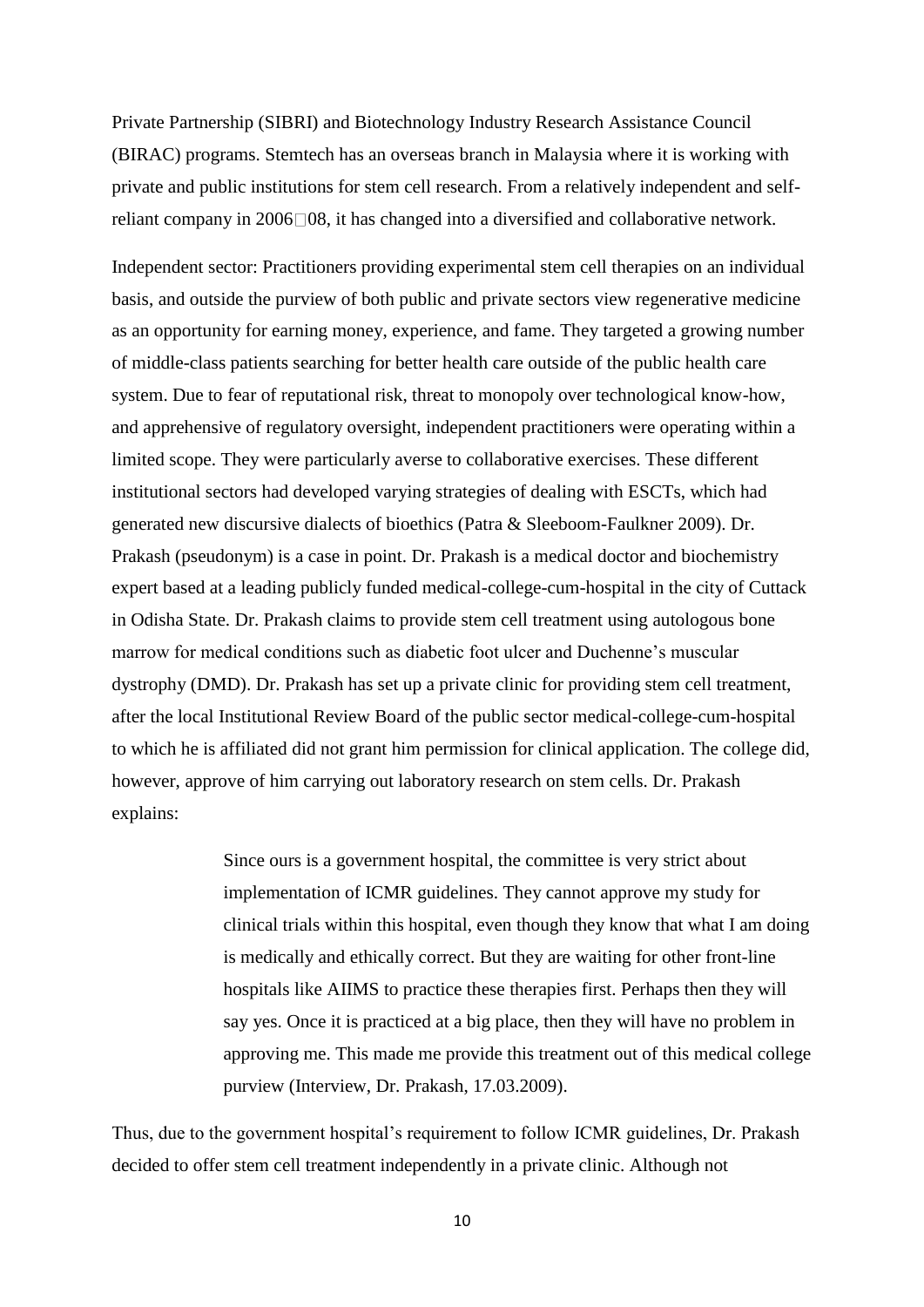particularly lucrative, the practice becomes a testing ground for the research he does at the college. This was the situation prior to 2008. Dr. Prakash still continues his practice outside of the public hospital. Recently, Dr. Prakash was invited to a discussion platform to explore the possibilities for setting up a joint venture with Pluri-Scell Biologics – a Hyderabad based stem cell bank and processing center, JIIT University's Biotechnology Department, and Mangala Institute of Medical Sciences (MIMS) hospital in Bhubaneswar. The negotiation discussed the use of the expertise of Dr. Prakash to attract patients from his medical college and MIMS hospital as potential clients for stem cell treatment (Interview  $1<sup>st</sup>$  author, 23.11.2013). This reflects the scope for individual actors to create new possibilities by combining resources from various origins.

These three cases highlight the influence of changing national regulatory guidelines on the functioning of actors and institutions based in varied institutional set-ups. The private company, Stemtech, displays maximum flexibility in its ability to change its mode of operation, and it has created strategic links for dealing with challenges in the spheres of regulatory capacity building, technological innovation, and resource generation. AIIMS, a publicly funded institution, demonstrate a sense of restraint regarding stem cell experimentation, with limited scope for collaborative activities. Individual practitioners, such as Dr. Prakash, have the leeway to focus on both consolidating experimental operations and exploring the possibility of collaboration with larger networks.

The following is a case study of a center named IJRM, the focus of this paper, which elucidates the shift in the provision of clinical stem cell intervention in India from embedment in particular (private, public, independent) institutions to collaborative enterprises. It is important to emphasize here that it is not our intention to portray this case study as representative for the state of affairs of stem cell research and clinical intervention in India. Nevertheless, IJRM in India, as we shall see, has an important exemplary function as one of the leading centers in India in stem cell research and treatment, explicates strategic maneuvering skills through a globalised bionetwork. It negotiates regulatory requirements in various geographies on the one hand, and encourages the expansion of therapy business through diversification, decentralization and network-building by using strategic linking, on the other.

#### **The India-Japan Centre for Regenerative Medicine – a case of bionetworking**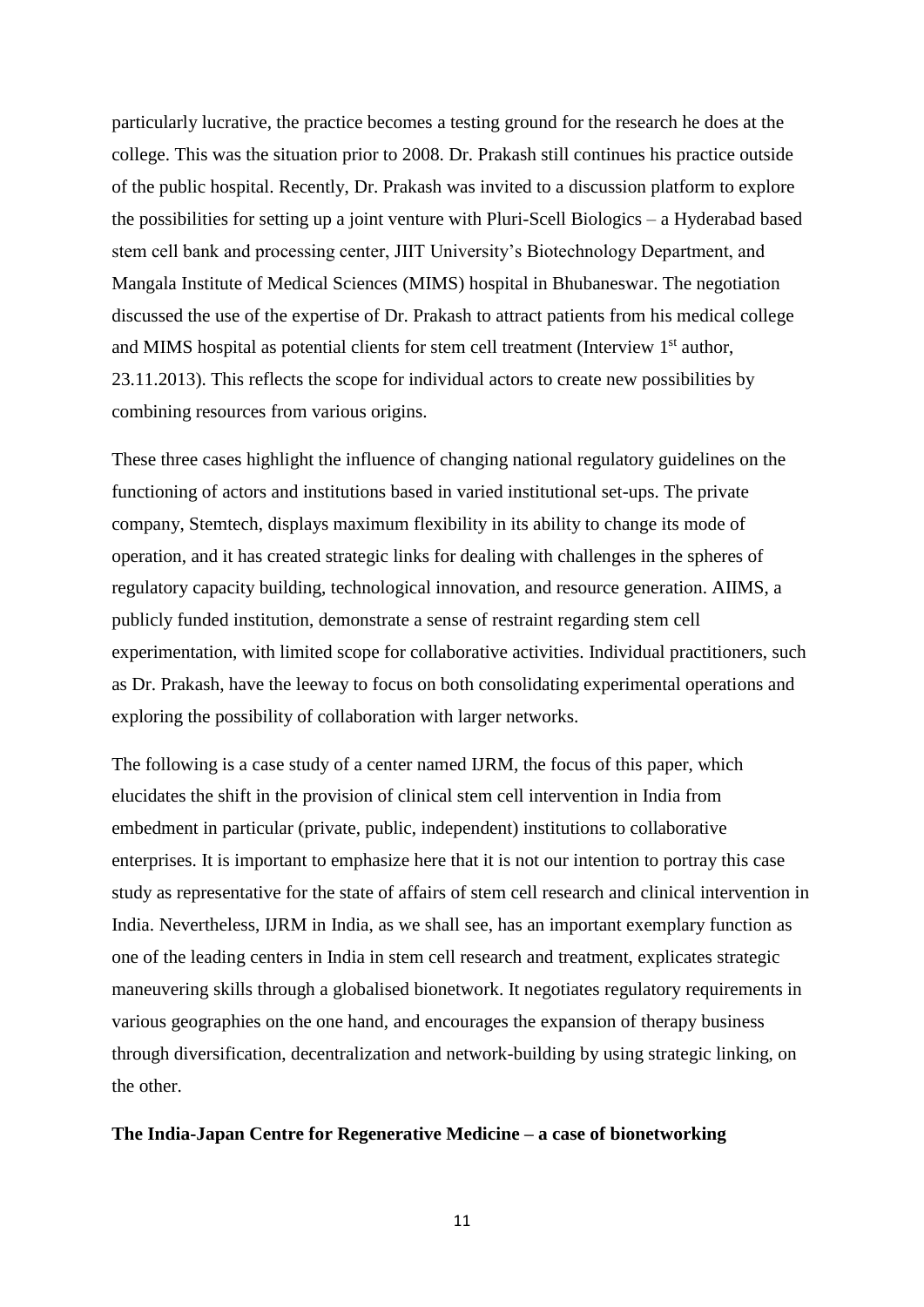The case of India-Japan Centre for Regenerative Medicine (IJRM), an Indo-Japanese joint venture based in Chennai, reflects India's regulatory transition. It also exemplifies the shift from institutional embedding to an entrepreneurial network based collaborative structure that conditions the abilities of stakeholders to sustain their work successfully and promote experimental therapy. IJRM shows how central to strategic linking and value realization in biomedical science are the ways in which exchanges are positioned in strategic networks shaped through socio-economic, political-legal and cultural factors, or 'bionetworking' (Patra & Sleeboom-Faulkner 2009, Sleeboom-Faulkner 2011), also involving a myriad of nonscientific activities, including networking, lobbying, managing, trading, and collaborative to produce science. These activities encompass interactions with a wide variety of stakeholders and institutions, ranging from political agencies, corporate sponsors and subsidiary companies to patient groups, local hospitals, universities and the media (Sleeboom-Faulkner 2016). IJRM's centrality in a collaborative network structure exhibits its capacity for maneuvering across local and national boundaries, understanding the increased complexity of clinical stem cell intervention in India.

IJRM carries out research, training, and clinical applications-protocol development in regenerative medicine, with an emphasis on stem cells, progenitor cells, and autologous adult cells with regenerative capability. IJRM claims to possess the technology for the processing, expansion, and preservation of clinical grade stem cells, precursor cells as well as mature cells (IJRM webpage 2014). Initiated in 2004, IJRM in one decade has gradually moved from a relatively secluded and small-scale entity to a medium-sized registered joint venture company with a well-connected network structure linking multiple partners in the promotion of stem cell treatment in India. IJRM, being a center involved in cutting-edge science, has signed academic and research collaborations with universities and research institutes in India to promote basic research or academic training in stem cell science. In India, it has signed a memorandum of understanding (MoU) with two universities in Andhra Pradesh for stem cell research. It has also started a web-based training program in regenerative medicine in collaboration with the TPRM (Training Programme in Regenerative Medicine) affiliated to a university in Canada. These kinds of collaborative academic links provide recognition and academic exposure, and help maintain global linkages through faculty exchanges and work exposure of young researchers at IJRM. The collaborating centers in India, in turn, get access to advanced stem cell technology developed in Japan, which enables them to work with 'world-class' scientists. The vice-chancellor of a collaborating university in India, in a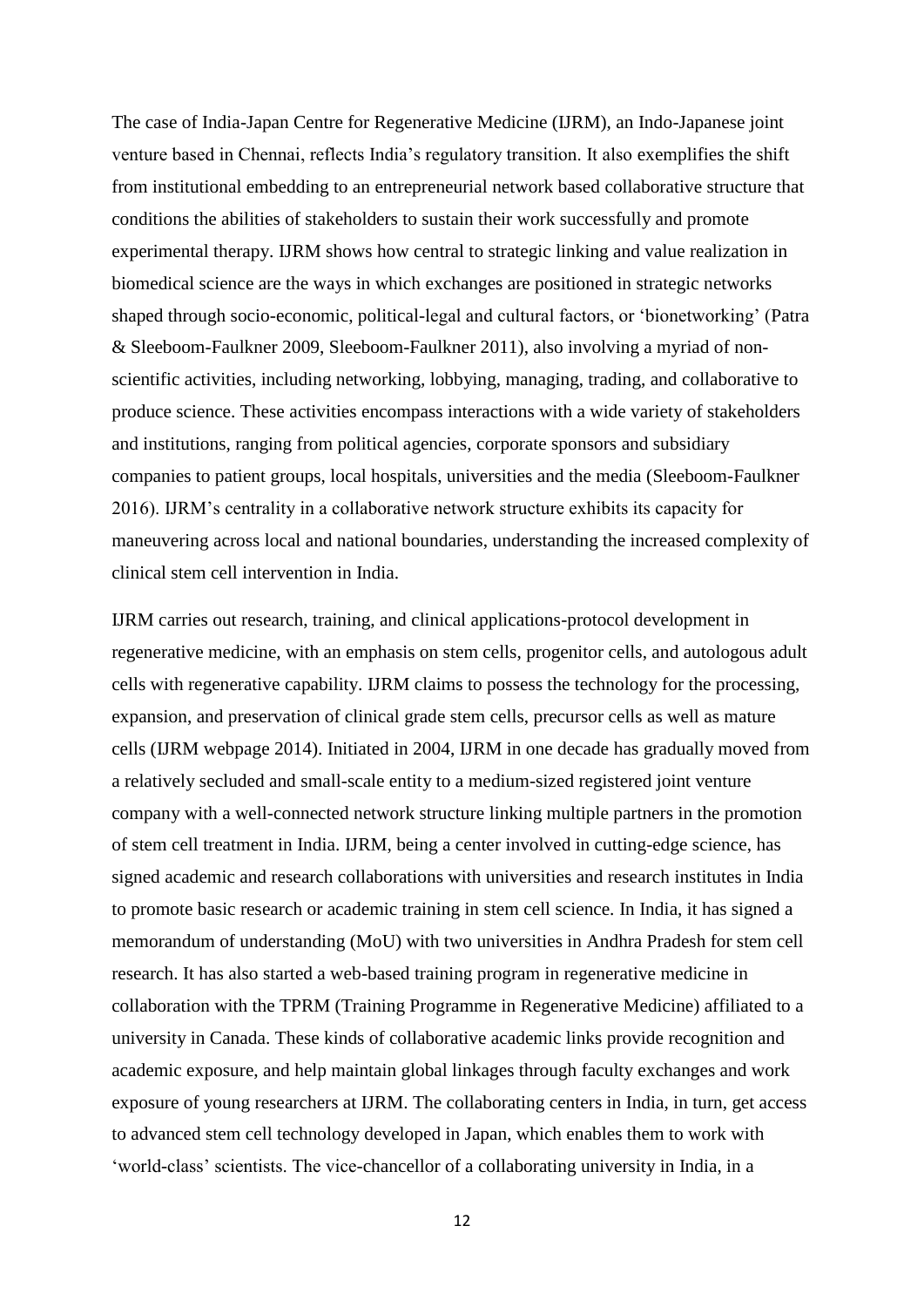workshop organized by IJRM, stated that their collaboration is not only promoting research in the advanced life sciences, but also aims to yield solutions to the emerging health needs of the people of India:

> We are proud of our tie-up with IJRM that provides us with a direct link to advanced life science laboratories in Japan. The PPP-mode (public-private partnership) is going to define the future. It is the mutual trust, sharing and benefit that are going to take us further. It is going to be driven by knowledge and technology. We cannot limit our objectives merely to academic links, it has to go further and be meaningful for human welfare and useful to many people who are suffering from innumerable number of diseases… We see this endeavor as a need-based and practical one (Presentation IJRM workshop, Chennai, November 19, 2013).

This statement suggests the various motivations of actors in the collaborative network. Collaborators utilize the relative value and different expertise held by each of them, while pursuing their own ends. The main mechanism of steering the network lies in the relative centrality of a hub.

#### *'Relative centrality' and 'strategic linking'*

The IJRM promotes clinical stem cell interventions through its central position in a network relationship, the possession of specialized skills and knowledge, and the ability to identify and utilize the value of actors in the network. Characterizations of such managerial relations can be found in business studies using various models, including, the 'hub-and-spoke model' and 'business cluster.' Hubs are described as special nodes located in the network in such a way as to facilitate connectivity between interacting places, and they are considered as a catalyst for agglomeration and scale economies (O'Kelly 1998); business clusters are described as geographic concentrations of interconnected actors in a particular field, who compete but also cooperate (Porter 2000). We argue that these models are inadequate to explicate the dynamic relationships between actor-stakeholders in promoting clinical stem cell interventions. Important to the development of network relations between actors is not just their interdependency and relative positioning, but also the modes of strategic linking and exposure (Sleeboom-Faulkner & Patra 2011) as played out by the centrally positioned main actor.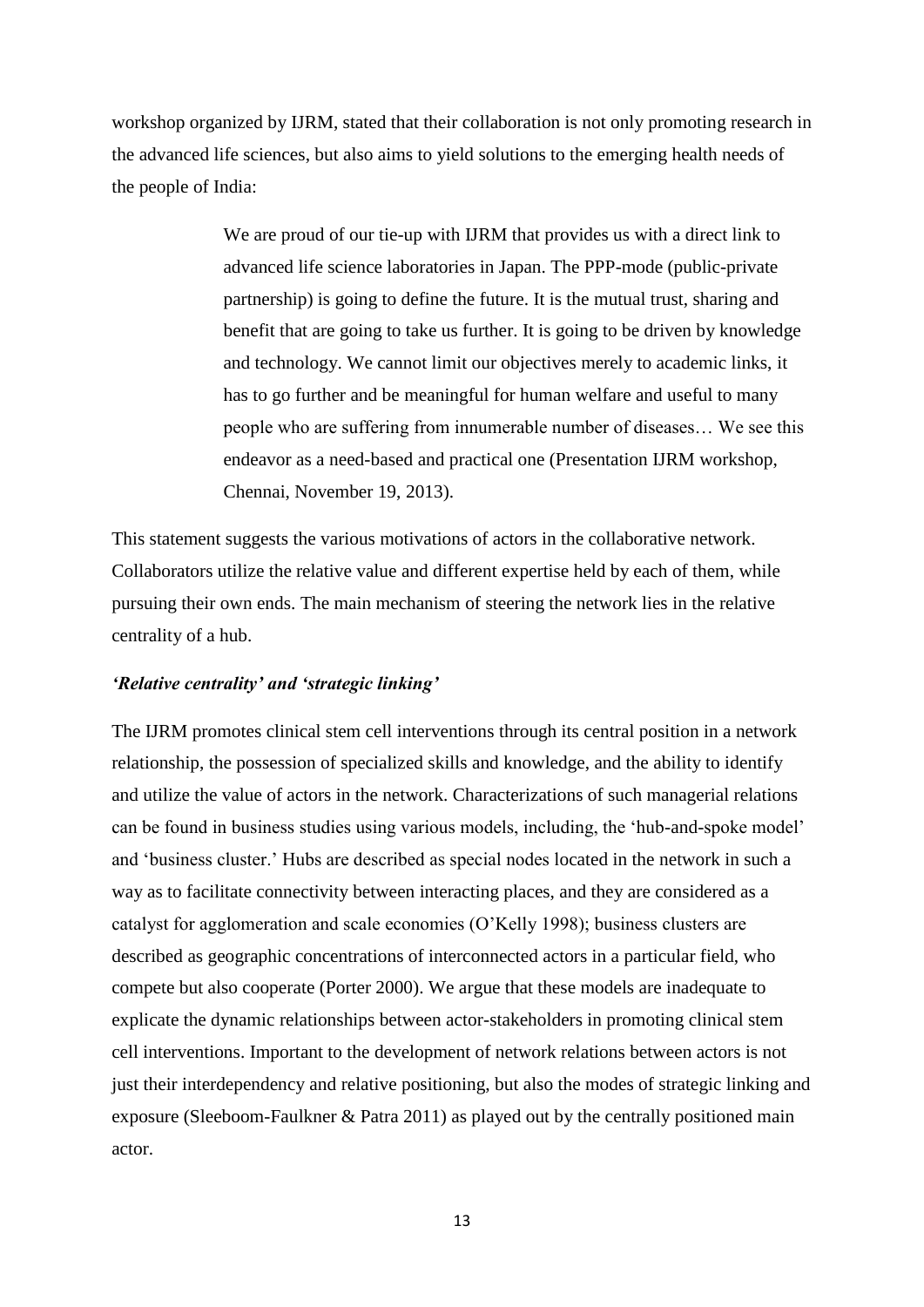The actors' differential positioning within the dynamic of a stem cell network has important impact on the flow of resources in terms of knowledge, capacity, technology and services. One critical factor in network positioning is 'relative centrality,' denoting the crucial role that one of the actors in the network plays in uniting and mobilizing other actors in the network. This centrally positioned actor's role is akin to a 'hub.' The hub, as the lead actor, has the ability to access, apply, appropriate, and control the resources of a network through direct as well as indirect links. Another critical factor is 'diversity.' The hub, by virtue of its central positioning and ability to maneuver, can tap the differential value or resources of the specific actors in the network. Presumed mutual benefit for all participating actor-stakeholders contributes to the stability and growth of the enterprise. A third aspect is the 'relationality' of the network. Minor actors (or 'spokes') can only be part of the network if they are hubs (lead actor) in their own networks.

Crucial, however, is the way in which a distinct transnational network employs strategic linking and scaling tactics to pursue business success by means of 'relative centrality,' which is composed of three components: goal setting, strategic exposure, and the strategic linking of meaningful spaces. We explain how this network structure based on the notion of 'centrality' works by strategically linking and exposing the activities of certain actors when opportune.

#### **Strategic linking through goal setting**

The hub mobilizes and steers the expertise and talents of participating actors to achieve specific goals in the field of ESCT. Since 2005, IJRM has spread its activities in length and breadth and it has entered into mutual understandings with a broad spectrum of actors across local, national, and global boundaries. By virtue of its position in the network and ability to make use of the relative strengths of each actor, IJRM is adept at streamlining its diverse motivations towards an anticipated aim. For example, it has close collaborative research links with university hospitals, companies, and funding bodies in Japan, India, Malaysia, and elsewhere in the world. IJRM's link with Japanese companies and institutes help it to receive wider acceptance and reputation in India, while ensuring a steady flow of innovative technology, research training, and funding for research and development in India. The collaborating companies and institutes of Japan, in turn, gain access to a wider patient population, revenue through technology transfer, and well-trained inexpensive expertise. A research scientist attached to IJRM explained the company strategy: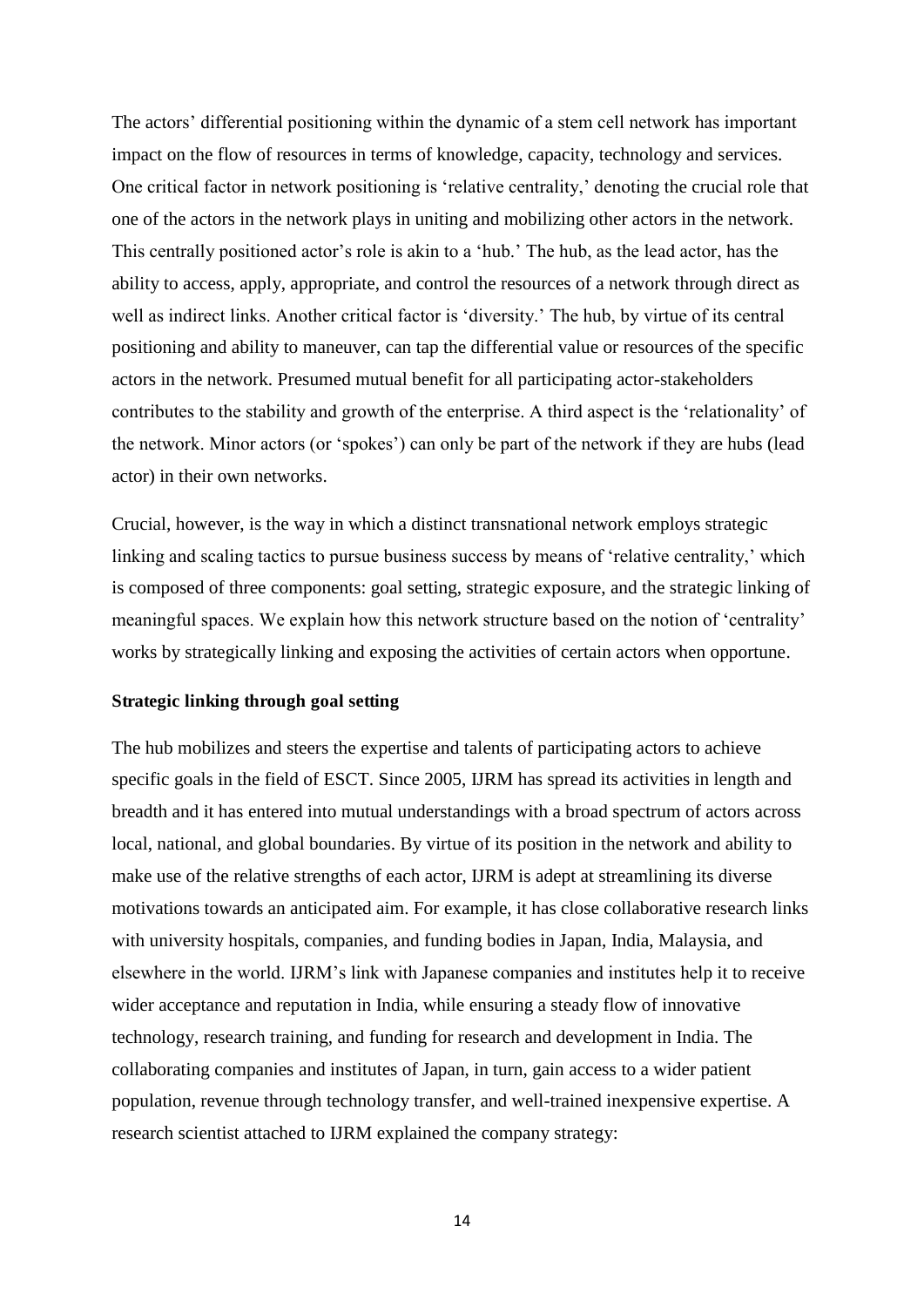Ours is a unique centre. Here you find all stem cell solutions under one roof. With our collaborative links with Japanese universities and companies, we manage to get access to world-class technology and knowledge. Then we have entered into Memorandum of Understandings with universities in Canada and India for higher research and training in stem cell science. We are the first institute in India to start providing Autologous NK cell-based immune cell therapy for cancer, and it provides a platform for collaboration between likeminded scientists and clinicians in all specialties of medicine where there is a potential for regenerative medicine-based solutions. We also collaborate with cord blood banks. It is a center for complete solution (Interview, Dr. DS, Chennai, October 21, 2013).

The IJRM has recently entered into collaboration with the well-known private sector chain Apex Specialty Hospital in Chennai for the provision of Natural Killer (NK) cell-based autologous immune enhancement therapy (AIET). AIET is used to treat patients with acute lymphoblastic leukemia, a kind of blood cancer (IJRM webpage, 2014). IJRM provides technological support in the form of immune cell therapy, while Apex provides medical facilities and patient care. IJRM, in fact, has collaborations with over 60 small- to mediumlevel clinics and hospitals, to which it provides stem cell-based technological services, including cell processing and cell expansion, and where the hospitals deliver the treatment.

Some of the actors, especially those involved in stem cell research and clinical applications, emphasize the importance of the publication of their study results, as it provides the enterprise with legitimacy. Thus, to legitimize its practices and to promote its name, IJRM has been publishing a journal called the Journal of Stem Cell Research and Therapy since 2009. Although it is not peer reviewed, it provides the scope and opportunity for researchers at IJRM and its collaborating partners to showcase a selection of their studies and clinical data. A clinician collaborating with IJRM to research and clinically apply corneal lymbal stem cells explains the importance of publishing:

> My association with IJRM not only helps me to work in a high-throughput scientific area of stem cells, but also gives me a chance to showcase my research in a reputed science journal. This is crucial. It helps in getting academic acceptance (Interview, CS-3, November 23, 2013).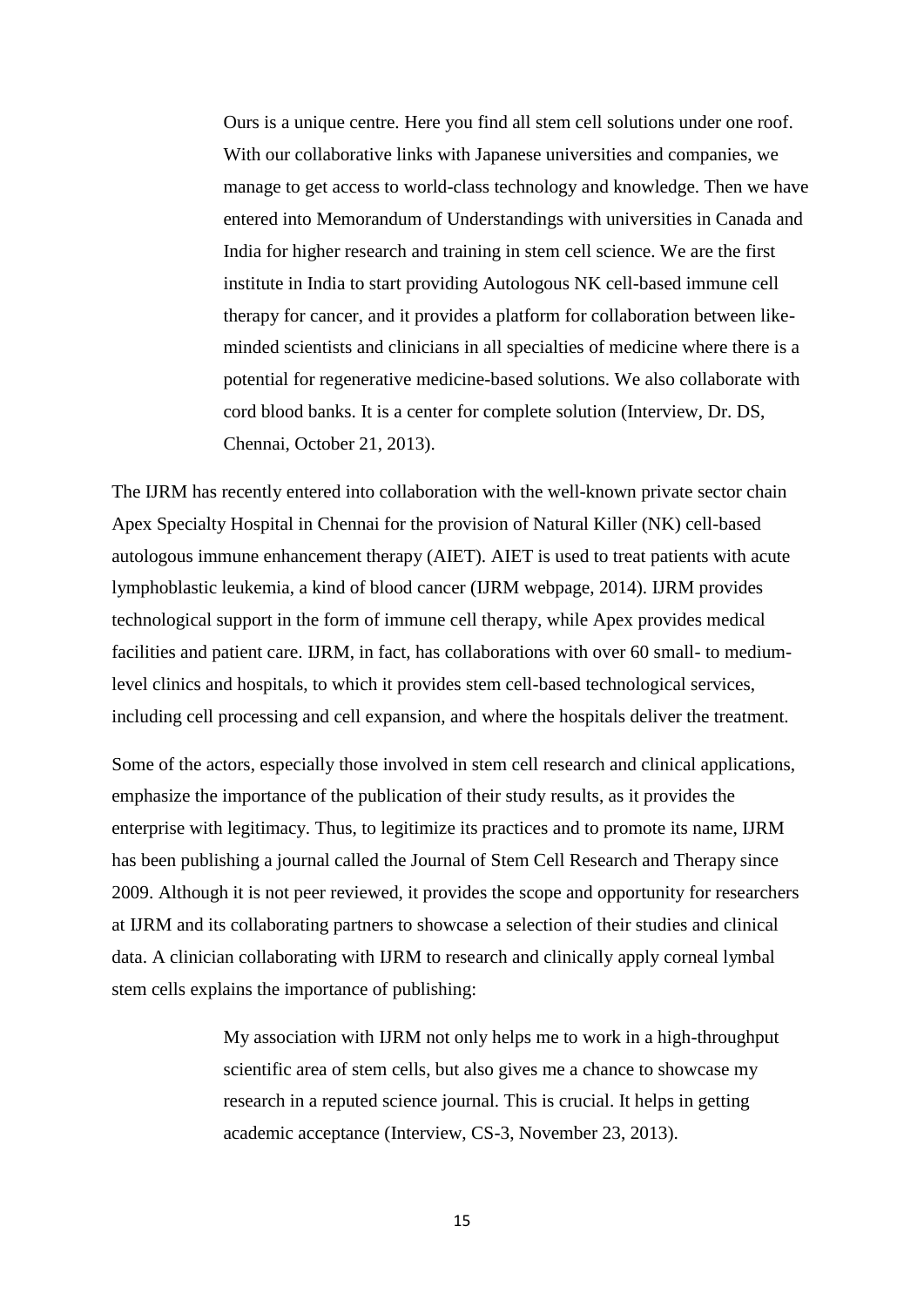The strategic linking of clinics, companies and researchers that have access to new cell technologies and biomaterials facilitates the creation a platform for the promotion of experimental stem cell therapy, showcasing research through publications and putting compelling case histories of patients on websites. In practice, it is impossible to draw a line between the fundamental research, clinical translation, and entrepreneurial activities of the network (Sleeboom-Faulkner 2016).

#### **Strategic exposure**

The entrepreneurial stem cell network enterprise strategically exposes certain aspects of its collaborative network and activities more than others. Thus, IJRM as a hub has the overview and therefore the unique capacity to recognize the specific values of the diverse actors in the network. It creates a situation of dependency and mutuality by enhancing their competencies and by helping them to channel their potential towards the goal of promoting the stem cell treatment enterprise. The hub, in this case IJRM, can skillfully manipulate, mobilize, and make use of the resources that lie within the reach of other participating actors in the network. In doing so, it may decide to display the potentials and value of specific actors required in a specific context of entrepreneurial negotiation, scientific venture, and ethical consultation. It becomes the prerogative of the principal actor, based in the hub, to decide which aspects of a collaborating partner's expertise can be made visible to an interested client and which not. As a research scientist working for IJRM explained:

> Specialized hospitals in Chennai have a good reputation in India for providing world-class treatment options for reasonably low prices compared to other cities in India. There are many who want to provide the best therapeutic options to their needy patients. It is their objective. We just help them in achieving that with the best technology and know-how that we have. We provide them with processed and expanded cells as per their requirement, for experimental use. It is a mutually beneficial thing (Interview, RS-3, November 23, 2013).

The research scientist recognizes the important value that local clinics hold for the enterprise, but this recognition is not openly expressed. When asked why IJRM does not showcase the role of the local clinics or hospitals on the website, the scientist said: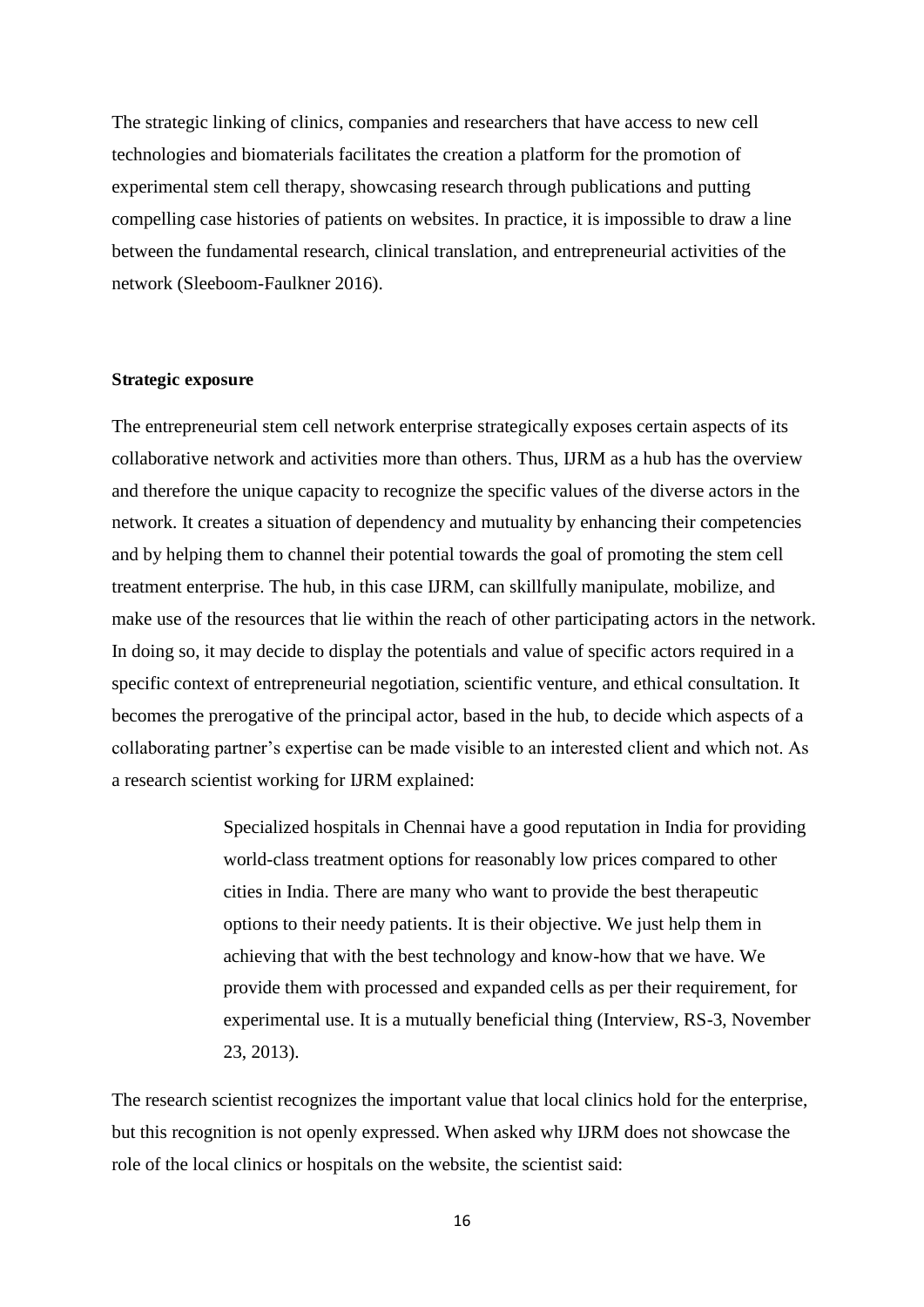We don't need to tell everyone which clinic or hospital is our local collaborator. It is perhaps not necessary for everyone to know. Ultimately, the patient who would receive the treatment will come to know when he contacts us with detailed medical documents (Interview, RS-3, November 24, 2013).

Although the principal actor, based in the hub, recognizes the potential and relative value of minor actors, it conceals their identities from outsiders and, at times, it may overplay the role of specific minor actor to achieve a specific goal. A well-known neurosurgeon, who owns a local clinic in Chennai, has close links with IJRM. Several times he has processed stem cells for the therapeutic use of patients suffering from neurological problem. He explained how he became part of the network:

> (R)ather, I was discovered by IJRM (laughing). When they came to know about my reputation as a good surgeon in the area, they wanted to tie up with me for the promotion of their stem cell service products. I was also looking for avenues for this wonderful thing around stem cell treatment. I got impressed with their claims, their links with Japanese professors and researcher. I got excited. It was like we were made for each other. This technology that we are using is very unique and the Japanese company has exclusive rights over it. This has a good psychological impact on our patients' mind (Interview, C-2, November 21, 2013).

These interviews reflect how the entrepreneurial network built to promote clinical stem cell interventions in India adopt a split strategy in which there is a task division between actors: actors engaged in basic research, and actors engaged in translational research, whose innovative and sought-after field involves practices that are ethically challenging.

#### **The strategic linking of geographical spaces and meaning**

This section explores the entrepreneurial logics shaped by techno-business practices, institutional forces, and material complexities through which actors negotiate scaled spaces at a local, national and global level. (Patra & Sleeboom-Faulkner 2011) have showed how the leader of a stem cell hub skillfully taps unauthorized resources by licensing innovative Japanese technologies to hospitals in India. He thus capitalizes on the need of Japanese research centers to experiment with their technologies on patients who are more easily made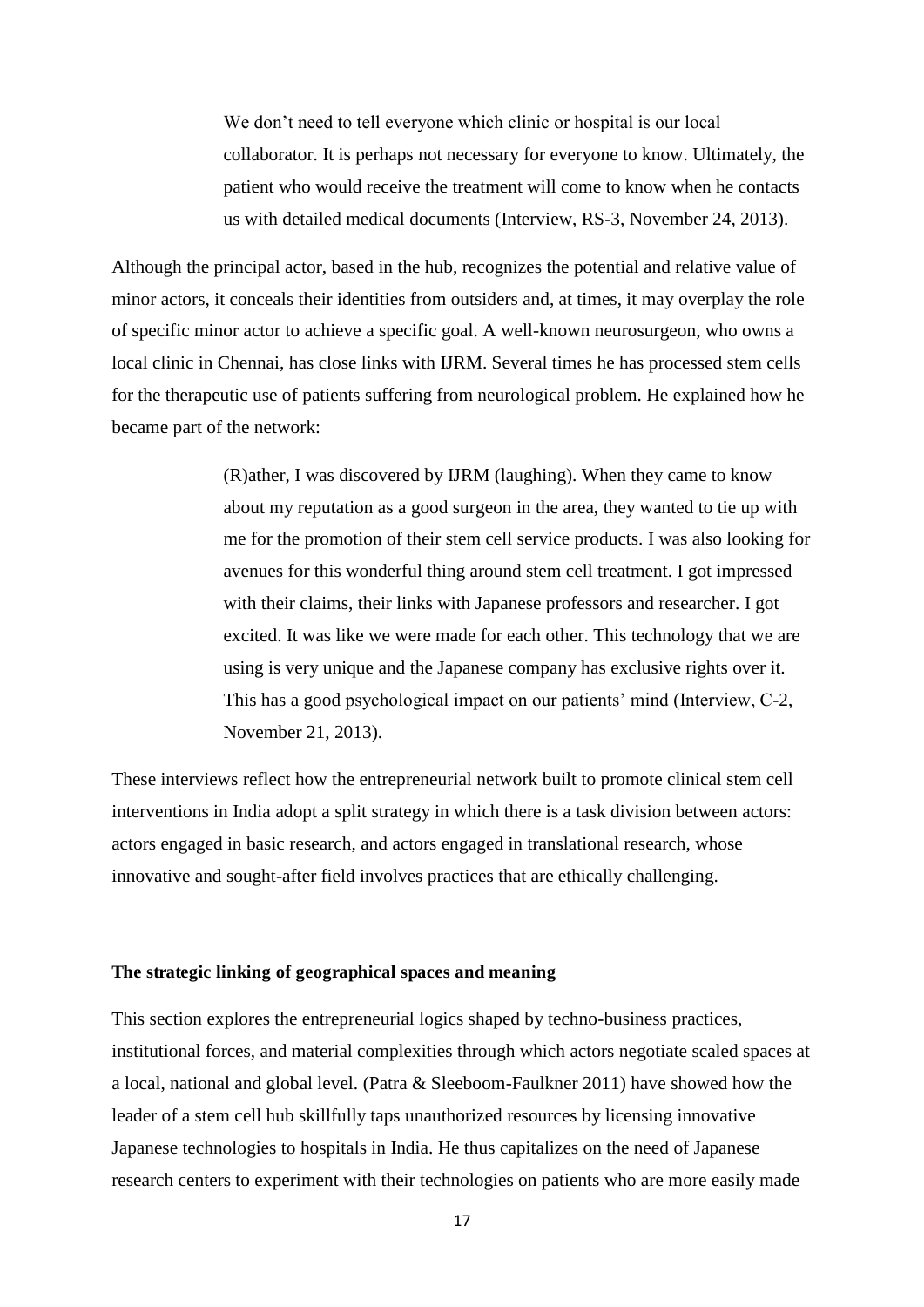available in India. We speak of spaces, as the geographical spaces in themselves provide a functional source of meaning in entrepreneurial networks. Examples are the clean and hightech images of Japanese technology used when branding products, transferring technology, recruiting patients, and negotiating regulation.

The IJRM has strategic links in Chennai city with hospitals, such as Deepam Hospital, Shrushti Hospital and Sankar Nethralay and, formerly, with Lifelong Hospital. IJRM conducts research on corneal lymbal stem cells, corneal endothelial precursors, hepatic progenitors, chondrocytes and hematopoietic stem cells. It provides autologous bone marrow stem cell processing services, and claims to offer treatment for various illnesses. The official web page of IJRM explicitly declares that its stem cell treatment and other therapy services are based on advanced Japanese technology:

> One of our core strengths has been the possession of technology (both materials and methodologies) for processing, expanding, and preservation of clinically usable stem cells, precursor cells, as well as mature cells. We have a unique advantage of having biomaterial and nanotechnology-based (without animal protein contamination) stem cell processing and expansion technology through our collaboration with Japanese institutes.

With its claim of having exclusive access to advanced Japanese technology for cell processing and expansion, it attracts physicians, usually based in small- to medium-level private hospitals. A senior physician-cum-scientist at IJRM explained:

> We have collaborative works with around 40 hospitals in India, especially in southern India and about 15 to 20 in Chennai city. It is not a very strong link; they take our support when they have a need and that is good for us. We want our resources to have wider use and more people to benefit. We want to expand. It is all mutual (Interview Dr. DS, November 28, 2013).

Collaborative networks with such hospitals provide a pool of specialist physicians who can recruit patients to their clinics. IJRM's web page mentions only a few of such collaborations and describes therapeutic support other than stem cells, such as immunotherapy for cancer. It asks potential clients to send email enquiries about specific stem cell treatment centers. Mr. SR, who is presently working as the Marketing Head at Lifelong Hospital, a former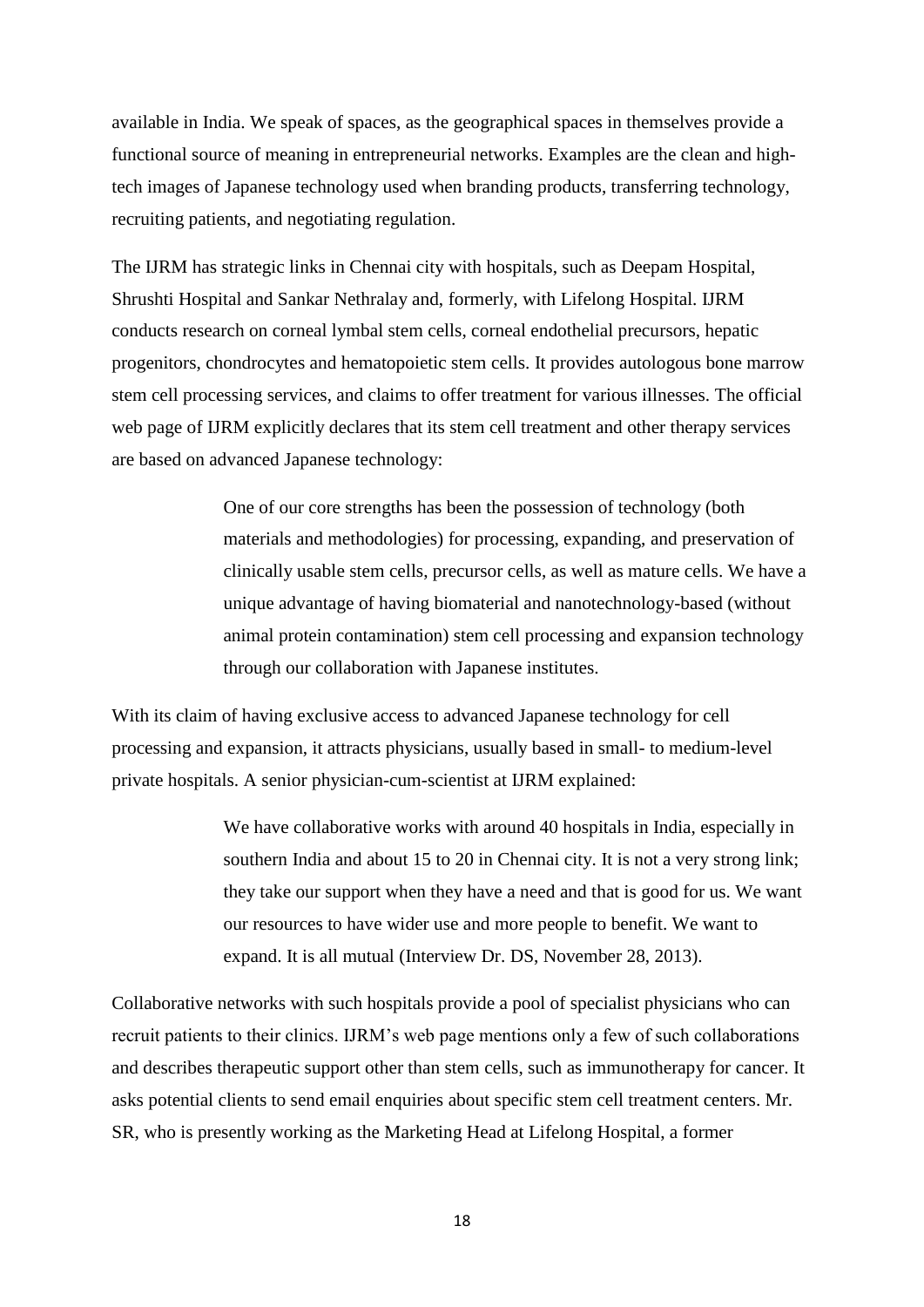collaborating partner of IJRM (2006 -08) and provider of adult autologous stem cell therapy for several disease conditions including spinal cord injury, reflected on IJRM's networks:

> There is a Japanese mind behind what you see at IJRM. Without Japanese investment and advanced technology, it cannot do anything - Just imagine the situation where you have links with  $60\overline{=}70$  hospitals across the region and you get at least 3 or 4 patients from each hospital every year. It is a huge number. You give incentives to the doctor or clinic that introduces a patient to you or you charge than for providing stem cell processing and expansion services. You know how expensive these services are. And very intelligently Dr. SA has combined immunotherapy with stem cell treatment services. It highlights the collaborations that it has with institutes in Canada and Japan. It also boasts its links with universities outside Chennai. This is a very good business model (Interview, Mr. SR, Business Head, Lifelong Hospital, Chennai, November 30, 2013).

A Chennai-based clinician, who regularly works with IJRM in providing autologous stem cell therapy for critical limb ischemia, spinal cord injury, and ischemic heart disease, viewed the collaboration as a mutually beneficial exercise:

> Ours is a small, specialized facility, but we are very proud to be working closely with IJRM. They have all the modern technological facilities from Japan, which would be otherwise difficult for us to get here. It is resourceintensive. But they also benefit from easy patient access, from the medical data that is generated through these therapies. The patients get an alternative therapy without which their life conditions would have been very different. I think it's a win-win situation for all (Interview, Dr. PA, Chennai, November 30, 2013)

The interviews show actor assessment of their collaborative partners and the rationale behind their motivation to join the network. Their assessments evaluate geographical spaces similarly in terms of high-tech level, prestige, and opportunity.

#### **Discussion**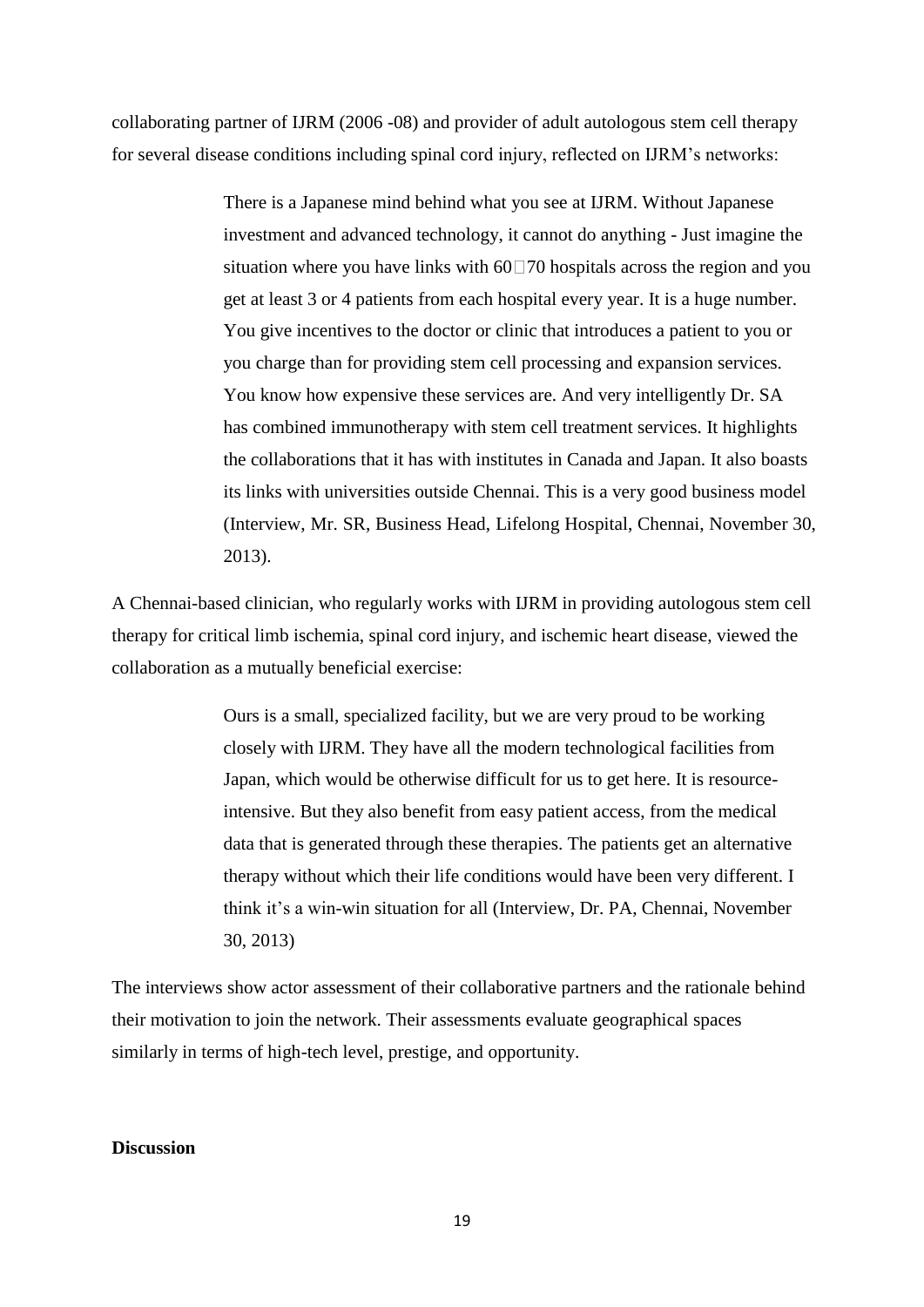We now have come to the point at which we can explain how stem cell experimentation and treatment continue to thrive in India despite the introduction of relatively stringent guidelines for stem cell research in December 2013. In this article, we have deliberated on the developmental history of the making and remaking of guidelines, the shift in treatment provision – from institutional embedment to collaborative networks, and strategic linking and exposure in collaborative network. Several issues that emerged need to be highlighted.

First, the IC-SCR and NAC-SCRT are not functioning: the ICMR-DBT (2007) guidelines stated that:

All stem cell therapy other than BMT (for accepted indications) shall be treated as experimental. It should be conducted only as clinical trial after approval of the IC-SCRT/IEC and DCGI (for marketable products). All experimental trials shall be registered with the NAC-SCRT (ICMR $\Box$ -DBT 2007, pp. 11 $\Box$ -12).

Many practitioners still continue to provide clinical interventions by taking the term 'treated as experimental' to be a tacit endorsement for practicing and promoting unproven stem cell therapy. The revised guidelines (2013) state that:

Clinical trials using cells derived from the differentiation of human ES or iPS cells, or any stem cell after major manipulation (as defined under Clause 6.1.6.3) shall require approval of the DCGI after obtaining approval from National Apex Committee for Stem Cell Research and Therapy (NAC-SCRT) through Institutional Committee for Stem Cell Research (IC-SCR) and Institutional Ethics Committee (IEC) (ICMR-DBT 2013, pp.9).

Some providers nevertheless refer to the Helsinki Declaration that places emphasis on the 'physician's judgment' and compassionate ground (WMA 2008; Chen et al. 2014). The main issue is that the NAC-SCRT and IEC committees 'either do not exist' or are 'not in operation', as a provider (TP-3) emphasized, where he said;-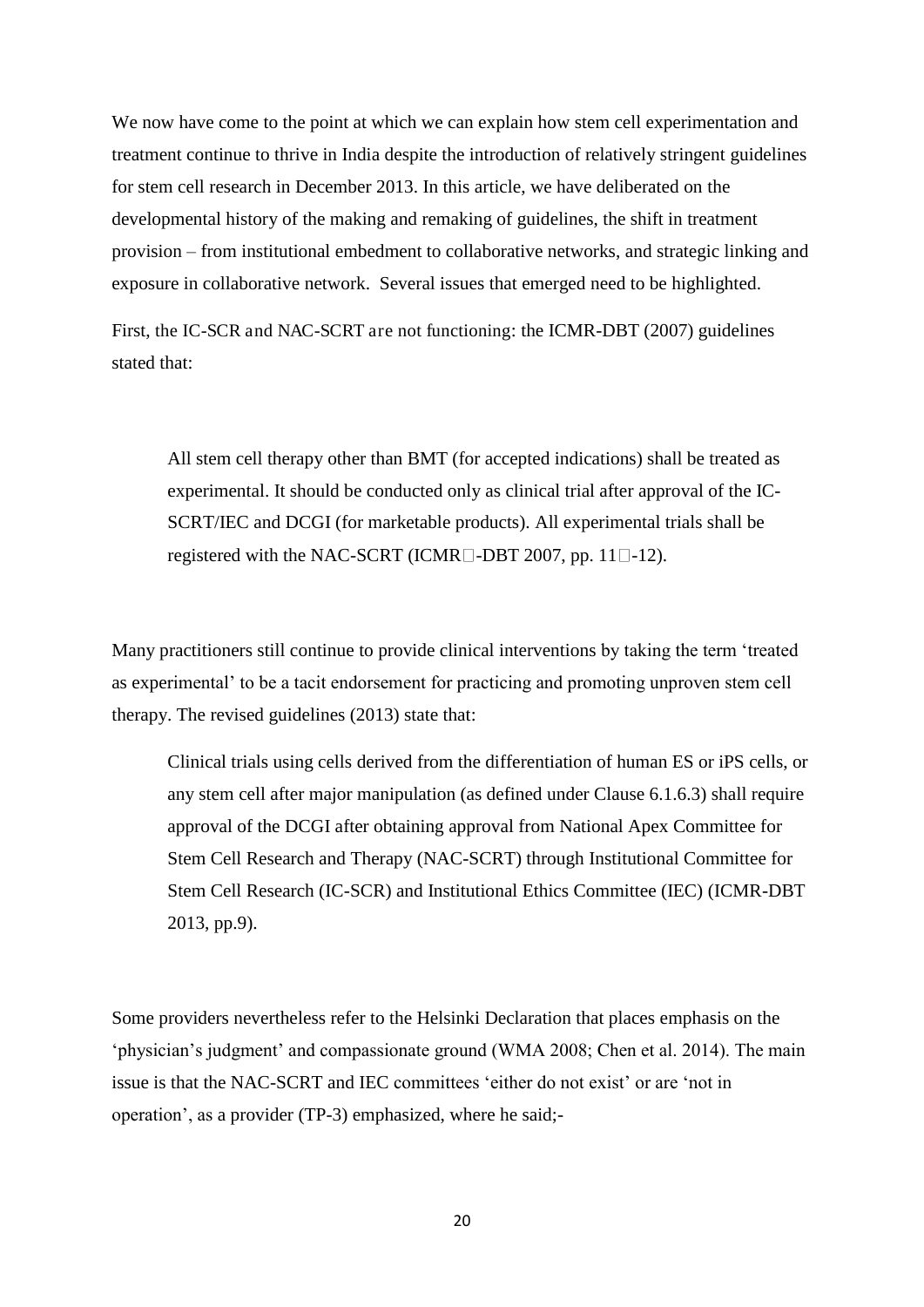The guidelines talk about so many things. They have been saying this for so many years. Can you ask them where is their committee, where are their members, why do they sit on the applications we send and take no action. Bet me either they do not exist or they are not in operation.

This criticism suggests that there is institutional incompetency regarding the organizational capacity of the regulatory agencies, calling into question the reliability of the regulators.

Second, as highlighted by Tiwari & Raman (2014), there is an issue of ambiguity as to which agency to approach in cases of medical malpractice, patient safety, forgery, false claims and the ethical conduct of clinical trials. It is important to mention that neither the ICMR nor the DBT has a legislative remit over medical research. The Drug Controller General India (DCGI) under the gamut of Central Drug Standard Organization (CDSCO), which is responsible for regulatory control over the import of drugs, the approval of new drugs and clinical trials, does not have sufficient expert capacity to evaluate stem cell proposals. The Medical Council of India (MCI) only has statutory authority to deregister a practitioner. In this regard, a policy maker (PM-2) suggested that, "in extreme circumstances, in case of any harm to a patient or in case of medical malpractice, the patient needs to lodge a complaint" (personal interview, 11.5.2014). But in case of clandestine stem cell enterprises, patients are not in a position to lodge a complaint.

Third, the guidelines are not legally enforceable: An important development took place when the Ministry of Health and Family Welfare established a high-powered committee in June 2013 to suggest a road map for the regulation of stem cell- and other cell-based therapies practiced in India. The committee drafted the Guidance Document for Regulatory Approvals of Stem Cells and Cell based Products (SCCP) in December 2013. The Document is now available in the public domain and is open for public discussion. The rules and regulations in this Guidance Document apply to all organizations such as hospitals, private clinics, institutes, universities, tissue banks, and companies that wish to obtain a license for the use of SCCPs for therapeutic purposes in India. Failure to comply with the conditions of this document or using SCCPs without a CDSCO/DCG (I) license is penalized in agreement with the Drugs and Cosmetics Rules (CDSCO 2013). But until parliament promulgates an appropriate Act (hard law) enforcement with legal authority remains problematic. From the mid-2000s onwards, social-science studies as well as Indian stem cell observers have argued that the governance vacuum in India was a result of the lack of statutory regulation of stem cell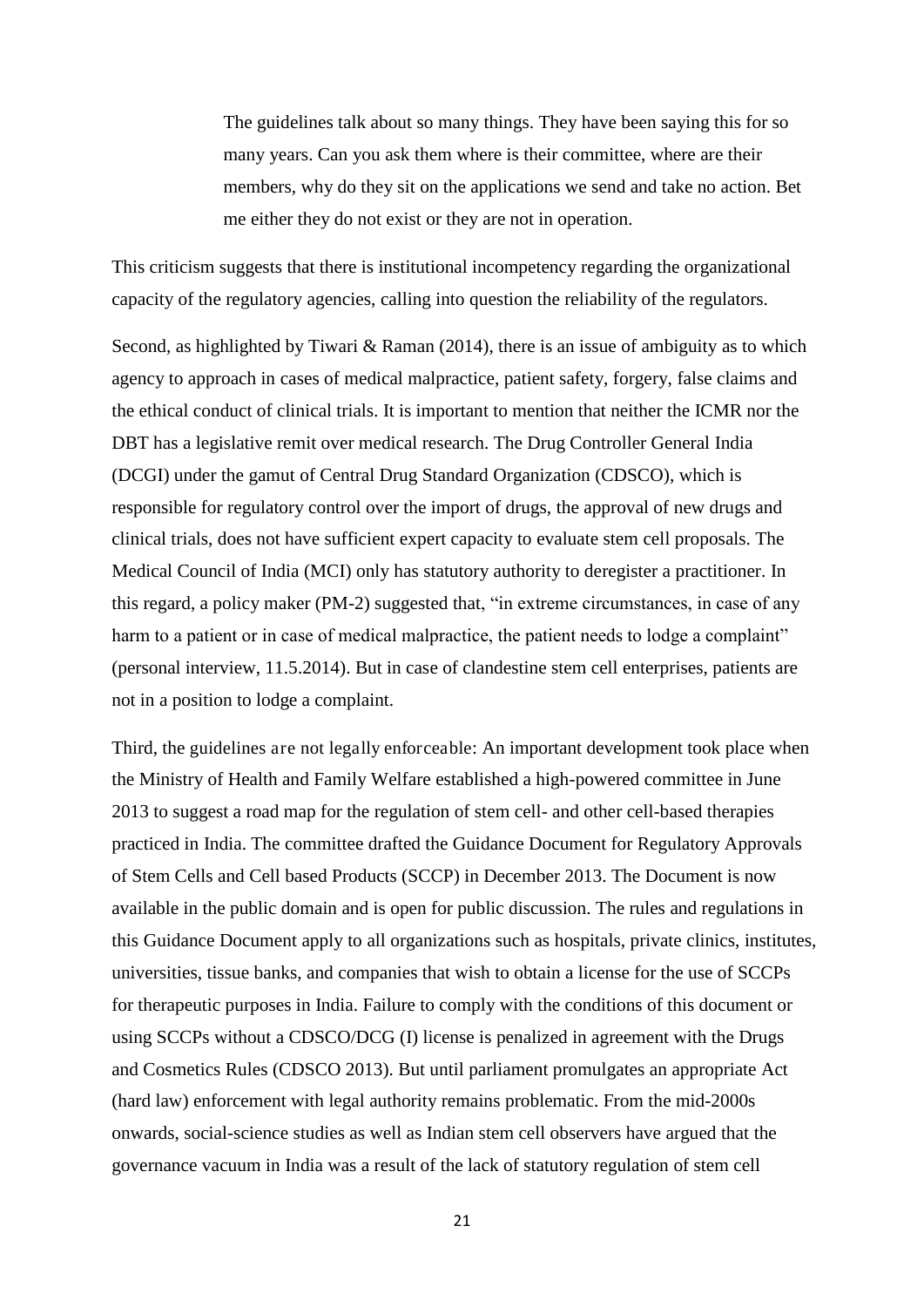activities (Salter 2008, Patra & Sleeboom-Faulkner 2011, Tiwari and Raman 2014). The statutory gap in Indian stem cell governance was addressed with changes announced in 2014 to the DCGI's legal remit and a revised set of guidelines produced by the ICMR-DBT guidelines. However, doubts still remain not only about the enactment of the new law-inpractice but also about the blurred difference between guidelines and regulations that prevails in the field of stem cell research and therapy in India. The ICMR-DBT stem cell research guidelines mainly seem to assist with providing ways of complying with the legislations.

Fourth, the complexity of the collaborative-network structure makes it easy to circumvent the regulation. As clearly demonstrated through the case study of IJRM, the complex collaborative network structure emerging through the 'hub-spoke' kind of reciprocal relationships makes it difficult to monitor or regulate the field; most of actors and practitioners involved are not registered to any agency. As elaborated in earlier section, IJRM's central position and the vertical and horizontal network relationship with actorstakeholders has important impact on the flow of resources in terms of knowledge, capacity, technology and resources. These networks are based on strategic linking and scaling tactics with three well-crafted components: one, strategic linking through goal-setting, where the 'hub' mobilizes and steers the expertise and talents of participating actors to achieve specific goals; two, strategic exposure, whereby certain aspects of collaborative network activities are exposed more than others; and, three, the strategic linking of geographical spaces, whereby actors negotiate scaled spaces at a local, national and global levels. The multiplicity of actors involved, the complexities of their relative importance to the network and diversities of their locations is an indication that this collaborative network-structure will not only survive and thrive but can skillfully circumvent the regulatory provisions, which in India, as of now, is designed to comply with guidelines.

Fifth, there are alternative cell therapies available that provides safe coverage to unproven stem cell treatments. As a result of the 2013 regulation, companies have started to emphasize the provision of 'alternative cell therapies' over 'stem cell therapy,' which have not undergone clinical trials either. For instance, IJRM claimed that "more than 23 types of cancer have been treated using AIET without any adverse reactions and there are hundreds of clinical studies" (IJRM webpage 2014). It claims that the Bioteknika Institute in Japan (pseudonym) had started AIET in the year 2000 and has provided treatment to more than 10,000 patients to date with no adverse reactions, as with other conventional treatments (IJRM webpage 2014). Further, clinical stem cell intervention is made available through the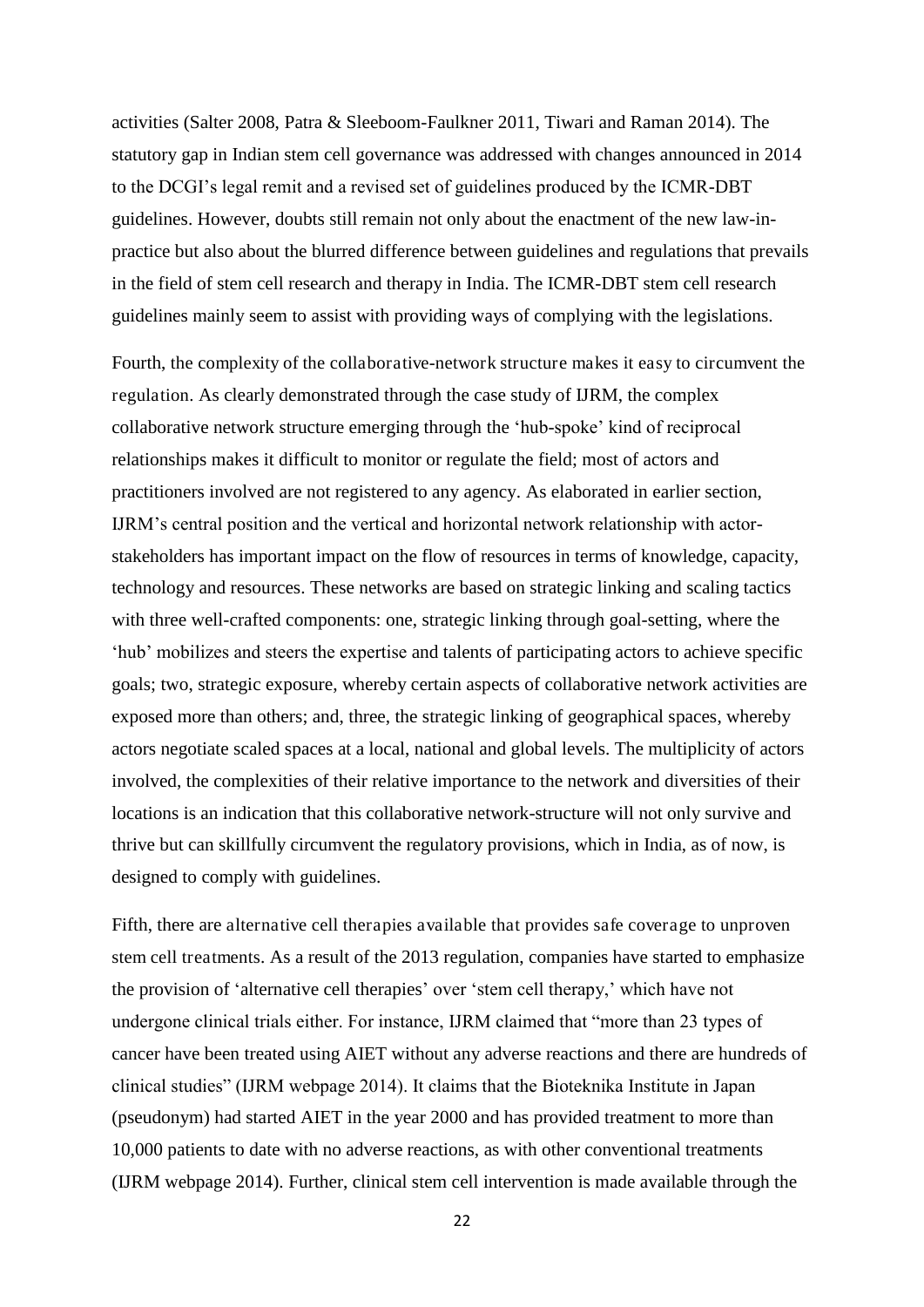approved randomized clinical trials route when in collaboration with a foreign company. Dr. Bhaskar, Clinical Manager of a multinational clinical research organization (CRO) based in Bangalore, explained that:

> There are many stem cell companies, both from India and abroad for whom our CRO is carrying out clinical trials, especially for mesenchymal stem cellbased products and autologous SCT-based indications. There are around 5 or 6 disease conditions for which they recruit 20 to 50 patients each per study. These studies are multi-centric and our CRO has networks across several states in India to provide the required number of patients and volunteers as per the required exclusion-inclusion criteria (Interview, Bhaskar, 03.06.2014).

With the increasing number of companies and institutes investing in stem cell research and product development for an increasing number of indications for clinical trials, there is scope for wide recruitment. Apart from the instances of these two sets of provision of alternative therapies i.e. AIET and randomized clinical trials, other services, such as tertiary care under medical tourism, especially to offshore patients, also provide safe coverage of unproven stem cell. Medical travel to corporate hospitals in India takes place for an array of medical conditions such as kidney transplantation, assisted reproductive technologies, and cardiac surgery. These travels are driven by patients who aim to avoid treatment delays, and to obtain relatively affordable access to healthcare (Turner 2007). Corporate hospitals that provide tertiary care have skillfully tapped into pools of foreign patients, non-resident Indian patients and wealthy Indian patients for experimental stem cell therapy. Many of them have combined stem cell therapy provisions as an auxiliary unit to their super-specialty healthcare service platter. A physician who was earlier associated with IJRM and now is in-charge of stem cell facility at the Globus Hospital (pseudonym) in Chennai said the following about how stem cell therapy is offered as a coverage;

 We are a super-specialty corporate hospital. We need to very well understand the health needs of the high-end patients that come to us for treatment for different kinds of disease profiles. We decided to keep stem cell therapy as a service in our service platter. Initially, it was not our main focus. But, now patients visiting for treatment of a particular condition may like to use stem cell as an option.... treatment of peptic foot ulcer is one condition that we are good at.

With the burgeoning growth of corporate hospitals in metro cities in India, such practices either alongside alternative therapy or as an additional therapy, the provision of experimental stem cell therapy may increase.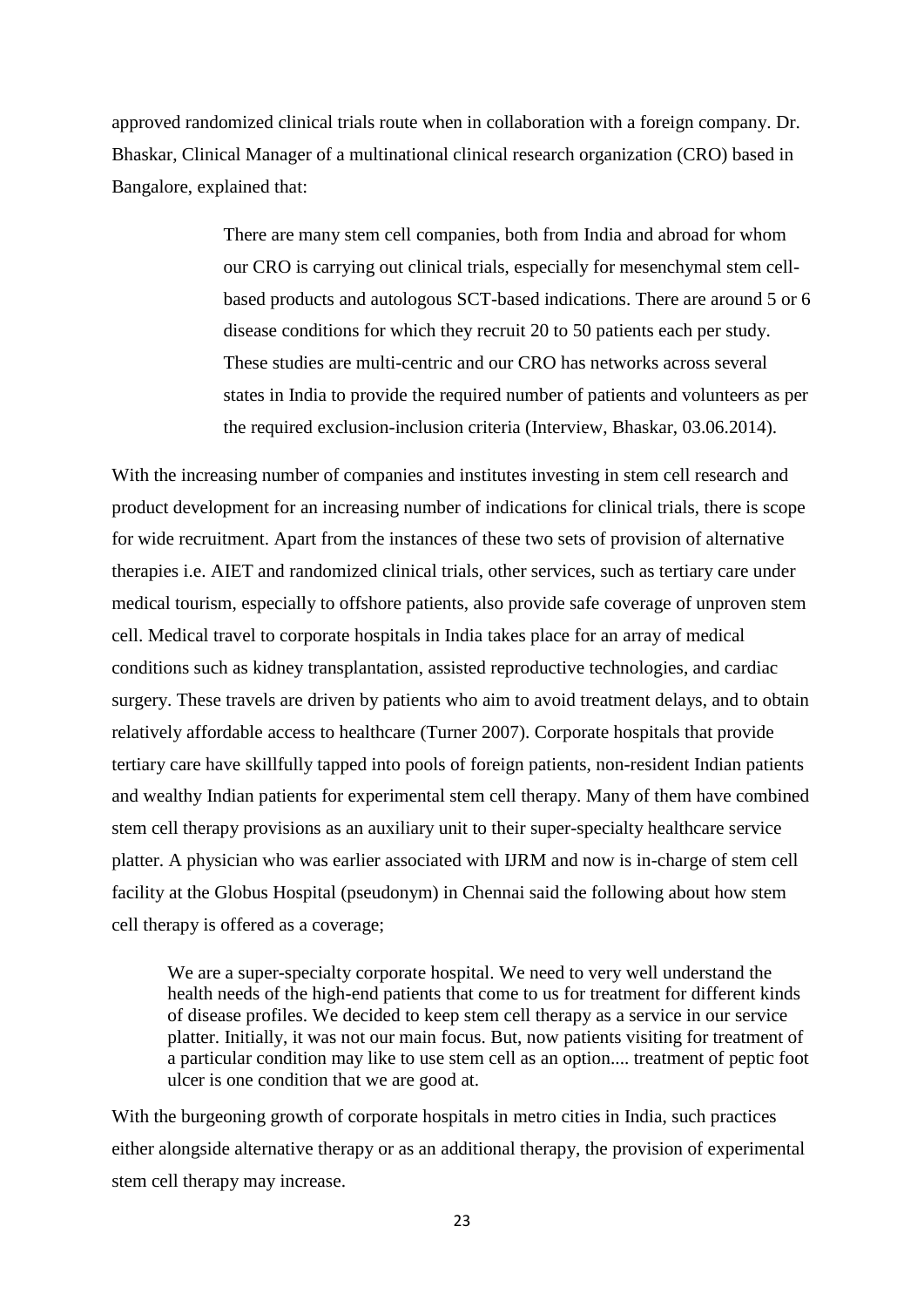#### **Conclusion**

In this article we have illustrated how within a decade the organization of clinical stem cell interventions in India has been altered from being embedded in specific private, public, or independent institutions to being provided through complex entrepreneurial networks. The latter involves strategic linkage created by entrepreneurs with global technology and managerial skills of public and private organizations, including universities, hospitals, hightech companies, and other companies. This organizational trend was brought about by national-level attempts to regulate stem cell therapy and research, government policy of investment into the formation of public  $\Box$ -private partnerships, and by developments in science itself that required an increasing variety of scarce material and intellectual resources. Using the example of IJRM, we illustrated the ways in which a distinct transnational network employs forms of strategic linking to pursue business success by means of their relative centrality in stem cell networks. And, finally, we showed how the provision of clinical stem cell intervention has continued despite the 'thicker' regulatory measures of December 2013. We found that it is actually the increasing complexity of the regulation, and a lack of resources to implement them, in combination with an organizational increase in complexity in the provision of clinical interventions that have enabled this continuation. We conclude that, rather than good ethical practice or scientific proof, in practice, it is the institutional sophistication and available regulatory mechanisms and resources that condition the ways in which industry caters for patient demand for USCT. The extent to which this is or is not in the interest of various kinds of patients/clients is another question in need of research and reflection.

#### **Acknowledgement**

We are grateful for comments on this paper by the anonymous reviewers. This article has benefited from research support provided by the European Research Council (ERC: 283219) and the Economic and Social Science Research Council ESRC: ES/I018107/1). Due to ethical concerns, supporting data cannot be made openly available.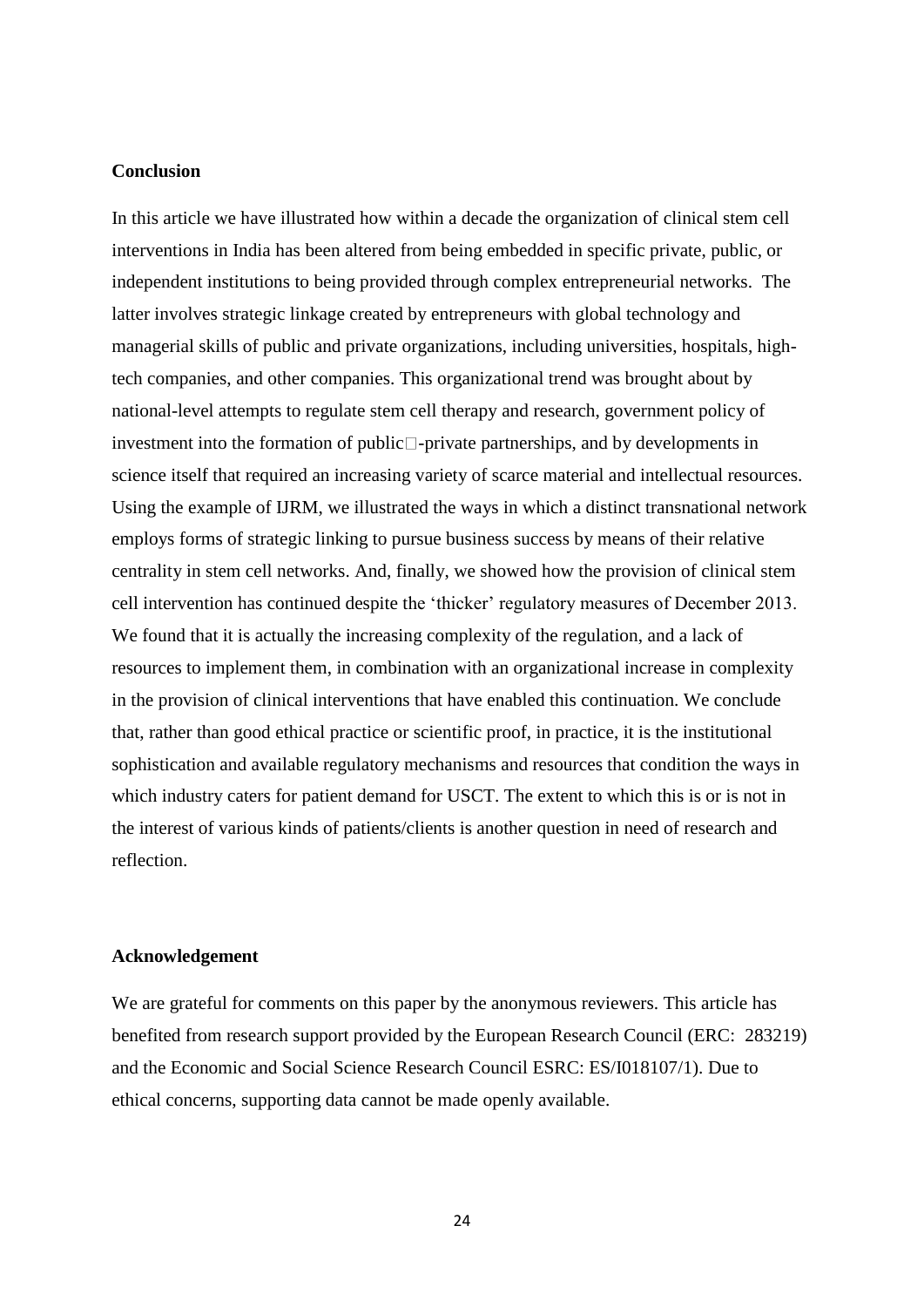# **Reference**

Bhalla, J.S (2015). PNDT Act a failure, legalise ultrasound tests: Maneka. The Pioneer, Sunday Edition, New Delhi, Sunday, 05 April 2015. Available from: http://www.dailypioneer.com/sunday-edition/sunday-pioneer/landmark/pndt-act-a-failurelegalise-ultrasound-tests-maneka.html (accessed on 3 June 2016)

Bharadwaj, A. (2012). Enculturating Cells: The Anthropology, Substance, and Science of Stem Cells. Annual Review of Anthropology, 41: 303–317.

Bharadwaj, A. (2014). Experimental Subjectification: The Pursuit of Human Embryonic Stem Cells in India. Ethnos 79 (1): 84–107.

Bharadwaj, A., and P. Glasner (2009). Local Cells, Global Science: The Rise of Embryonic Stem Cell Research in India. London: Routledge.

Central Drugs Standard Control Organization, India (CDSCO) (2013). Guidance Document for Regulatory Approvals of Stem Cell and Cell Based Products (SCCPs). SCCPs/SPS/2013- 001, Version: 004, Dec 30, 2013.

Chen, L., Guo J, Sharma A, Sharma A, Sharma HS, Kaper SD and Huang H (2014). Summary Report of the International Association of Neurorestoratology VII Conference. CNS & Neurological Disorders - Drug Targets 13(6): 921.

Cohen, C. B., and P. J. Cohen (2010). "International Stem Cell Tourism and the Need for Effective Regulation: Part 1: Stem Cell Tourism in Russia and India: Clinical Research, Innovative Treatment, or Unproven Hype?" Kennedy Institute of Ethics Journal 20 (1): 27–49.

Department of Biotechnology (DBT) webpage (2014). http://dbtindia.nic.in/index.asp

Gandhi BM (2012) 2012 Guidelines for stem cell research. Financial Express, Saturday, 06 October 2012. http://pharma.financialexpress.com/sections/res/1146-2012-guidelines-forstem-cell-research (accessed: 28-March-2014).

Dhar, A. (2010). "Medical Ethics Violation to Be Made Punishable Offence." The Hindu, August 1. Available from: http://www.thehindu.com/news/national/medical-ethics-violationto-be-made-punishable-offence/article544767.ece (accessed on 12 July 2014)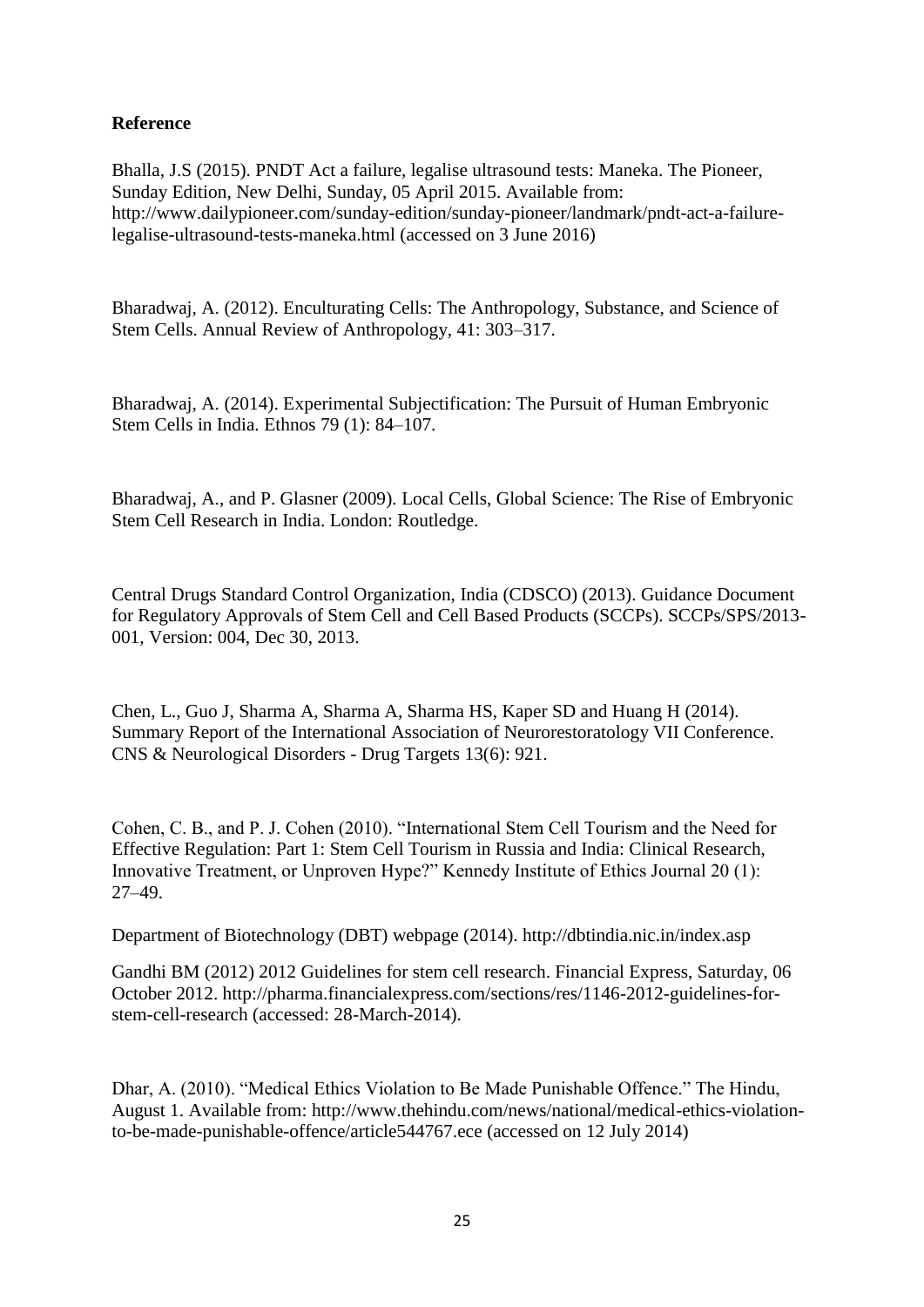Garg S and A. Nath (2008). Female feticide in India: Issues and concerns. J Postgrad Med, 2008; 54: 276-9.

Gupta SK, Gandhi BM (2014). Unregulated stem cell therapy– A Frankenstein monster in the absence of effective laws. Financial Express, Tuesday, 18 February 2014. Available from: http://pharma.financialexpress.com/sections/management/3409-unregulated-stem-celltherapy-a-frankenstein-monster-in-the-absence-of-effective-laws (accessed: 28-March-2014).

Inamdar, M. S., P. Venu, M. S. Srinivas, K. Rao, and K. VijayRaghavan (2009). Derivation and Characterization of Two Sibling Human Embryonic Stem Cell Lines from Discarded Grade III Embryos. Stem Cells and Development, 18 (3): 423–434.

India-Japan Centre for Regenerative Medicine (IJRM) (accessed 24-Aug-2014) (web page is not provided on purpose).

ICMR-DBT (Indian Council of Medical Research-Department of Biotechnology) (2007). Guidelines for Stem Cell Research and Therapy. Director General ICMR, New Delhi.

ICMR-DBT (Indian Council of Medical Research-Department of Biotechnology) (2013). National Guidelines for Stem Cell Research. Director General ICMR, New Delhi.

Jain, K. (2010). Doctors Question Impact of Code of Conduct without Punishment. Business Standard, January 2. Available from: http://www.business-standard.com/article/economypolicy/doctors-questionimpact- of-code-of-conduct-without-punishment-110010200009\_1.html (accessed on 24 May 2012)

Jayaraman, K. S. (2005). Indian Regulations Fail to Monitor Growing Stem-Cell Use in Clinics. Nature, 434 (7031): 259.

Kaul, V (2005). AIIMS pioneers in stem cell injection. Times of India, February 24, 2005.

Available:http://timesofindia.indiatimes.com/city/delhi/AIIMS-pioneers-stem-cellinjection/articleshow/1031528.cms (accessed on 05 June 2016).

Kahn, J. (2006). A nation of guinea pigs: how India became the global hot spot for clinical trials. Wired Magazine [online], 14(3). Available from: www.wired.com/wird/archive /14.03/ indiadrug.html (accessed on 4 June 2006).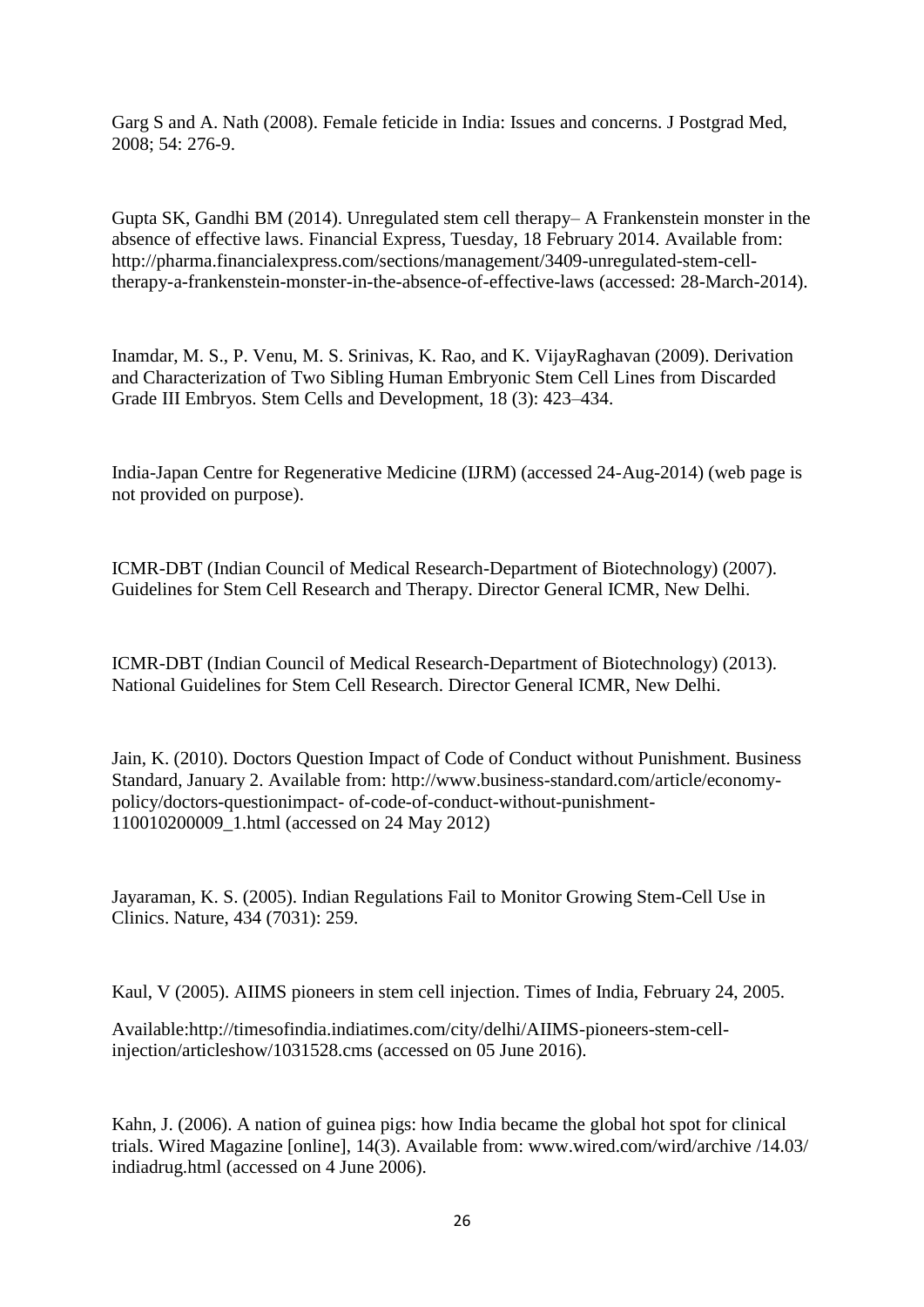Keating, P., Cambrosio A. (2003). Biomedical Platforms Realigning the Normal and the Pathological in Late-Twentieth-Century Medicine. Cambridge & London, The MIT Press. Kumar NK (2008). India's Preparedness in Tackling Biopiracy and Biobanking: Still Miles to Go. In Margaret Sleeboom-Faulkner (ed.). Human Genetic Biobanking in Asia: Politics of Trust and Scientific Advancement. London & New York: Routledge.

Kiatpongsan, S., and D. Sipp (2008). Offshore stem cell treatments. Nature Reports Stem Cells, 3 December 2008. See: http://www.nature.com/stemcells/2008/0812/081203/full/ stemcells.2008. 151.html (last accessed 13 January 2009).

Lander, B., H. Thorsteinsdttir, P. A. Singer, and A. S. Daar (2008). Harnessing Stem Cells for Health Needs in India. Cell Stem Cell, 3 (1): 11–15.

Maiti S (2013). Centre Scanner on West Bengal Stem Cell Unit. Hindustan Times, Kolkata, September 30, 2013. http://www.hindustantimes.com/india-news/kolkata/centre-scanner-onwest-bengal-stem-cell-unit/article1-1128968.aspx (accessed:19-Aug-2014).

O'Kelly ME (1998). A Geographer's Analysis of Hub-and-Spoke Networks. Journal of Transport Geography  $6(3)$ : 171 $\Box$ 186.

Pandya S (2008). Stem Cell Transplantation in India: Tall Claims, Questionable Ethics. Indian Journal of Medical Ethics 5 (1): 15–17.

Patra, P.K. and Sleeboom-Faulkner, M., 2009. Bionetworking: experimental stem cell therapy and patient recruitment in India. Anthropology and Medicine, 16 (2), 147–163.

- Patra, P.K. and Sleeboom-Faulkner, M., 2010. Bionetworking: between guidelines and practice in stem cell therapy enterprise in India. SCRIPTed *–* A Journal of Law, Technology and Society, 7 (2), 295–310.
- Patra P.K. and M. Sleeboom-Faulkner (2011). Recruiter-patients as ambiguous symbols of health – bionetworking and stem cell therapy in India. New Genetics and Society, Vol.30, No.2, 155-166.
- Patra P.K. and M. Sleeboom-Faulkner (2013). Discursive Dialects of Bioethics: Understanding the institutional embeddings of human stem cell experimentation in India. BioSocieties, Vol. 8, No.1, pp. 75-92.

Porter ME (2000). Location, Competition, and Economic Development: Local Clusters in a Global Economy. Economic Development Quarterly  $14$  (1):  $15 \square 34$ .

Salter, B. (2008). Governing Stem Cell Science in China and India: Emerging Economies and the Global Politics of Innovation. New Genetics and Society, 27 (2): 145–159.

Sharma, A. (2009). Stem Cell Research and Policy in India: Current Scenario and Future Perspective. Journal of Stem Cells, 4 (2): 133–140.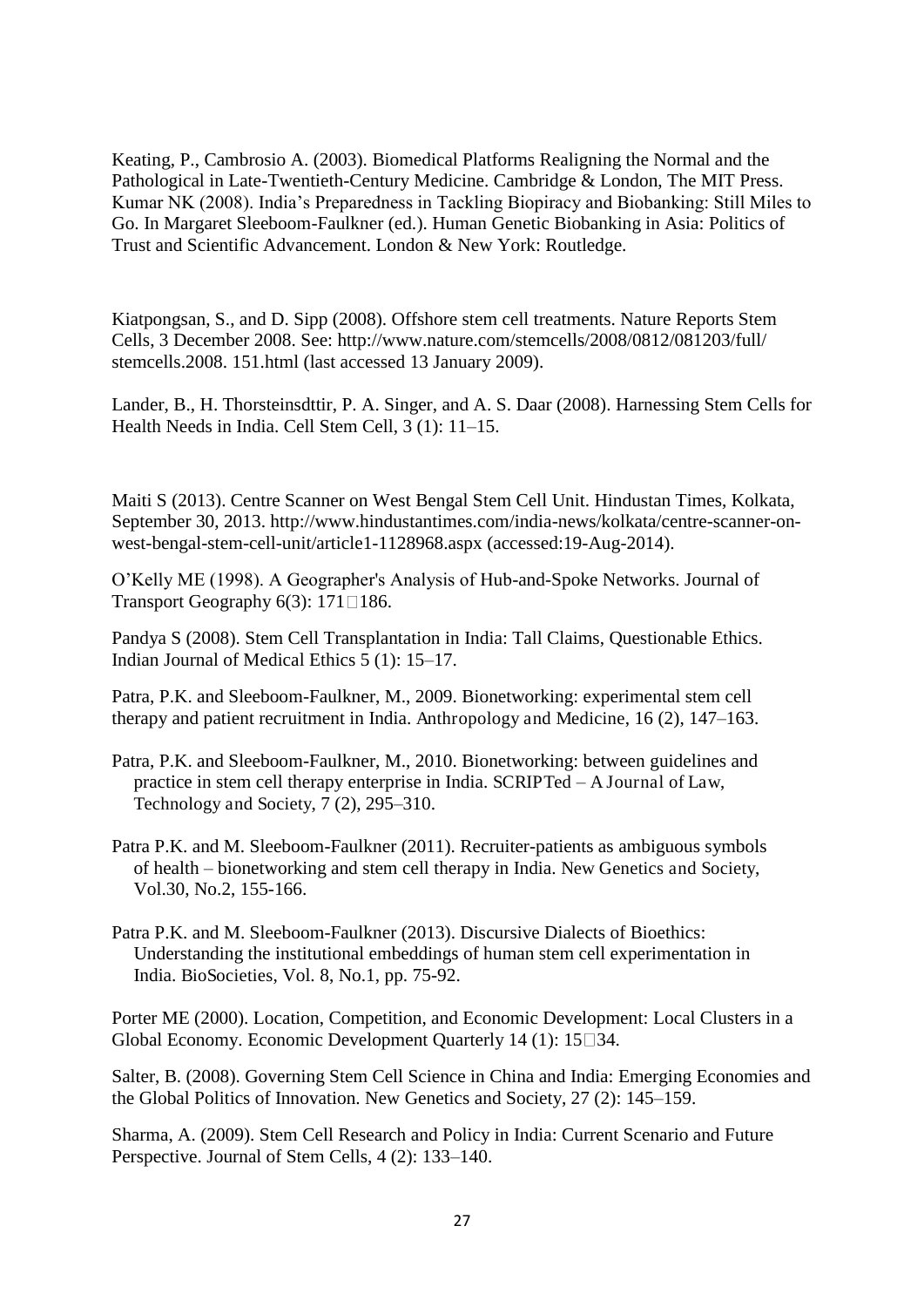Singh A (2011). http://www.sunday-guardian.com/news/panel-to-discuss-aiims-stem-celltrials (accessed, 24-August-2014).

Sleeboom-Faulkner, M. and Patra, P.K., 2008. The bioethical vacuum: national policies on human embryonic stem cell research in India and China. Journal of International Biotechnology Law, 5 (6), 221–234.

Sleeboom-Faulkner, M., 2010. Contested embryonic culture in Japan-public discussion, and human embryonic stem cell research in an aging welfare society. Medical Anthropology, 29  $(1), 44-70.$ 

Sleeboom-Faulkner, Margaret (2011) [Looking beyond the regulatory exteriors of stem cell](http://sro.sussex.ac.uk/10092/)  [research in Asia](http://sro.sussex.ac.uk/10092/) – discussion. New Genetics and Society, 30 (3). pp. 279-288.

Sleeboom-Faulkner, M. and P.K.Patra (2011). Experimental stem cell therapy: Biohierarchies andbionetworking in Japan and India. Social Studies of Science; 41 (5): 645-666.

Sleeboom-Faulkner, Margaret and Hwang, Seyoung (2012) [Governance of stem cell](http://sro.sussex.ac.uk/42933/)  [research: public participation and decision-making in China, Japan, SouthKorea, Taiwan and](http://sro.sussex.ac.uk/42933/)  [the UK.](http://sro.sussex.ac.uk/42933/) Social Studies of Science, 42 (5). pp. 684-708.

Sleeboom-Faulkner, M. (2014). Experimentation: Why Beike Biotech is 'acceptable'. Presentation given at *The Fifth Biannual Meeting of 'Bionetworking in Asia'*, 13-16 January 2014. Falmer, Brighton: The University of Sussex.

Sleeboom-Faulkner, Margaret (2016) [The large grey area between 'bona fide' and 'rogue'](http://sro.sussex.ac.uk/61698/)  stem cell interventions — [ethical acceptability and the need to include local](http://sro.sussex.ac.uk/61698/)  [variability.](http://sro.sussex.ac.uk/61698/) Technological Forecasting and Social Change, 109 (August): pp. 76-86.

Srinivasan S (2006). Rogue research in the guise of stem cell therapy. Infochange Public Health. Available at: http://infochangeindia.org/public-health/features/rogue-research-in-theguise-of-stem-cell-therapy. html (accessed: 24-Aug-2014).

Sunder Rajan, K. 2007. Experimental Values: Indian Clinical Trials and Surplus Health. New Left Review, 45: 67–88.

Tiwari, S. S., and P. N.Desai. 2011. "StemCell Innovation SysteminIndia:Emerging Scenario and Future Challenges." World Journal of Science Technology and Sustainable Development, 8 (1): 1–23.

Tiwari, S.S. & S. Raman (2014) Governing stem cell therapy in India: regulatory vacuum or jurisdictional ambiguity? New Genetics and Society, 33 (4): 413-433